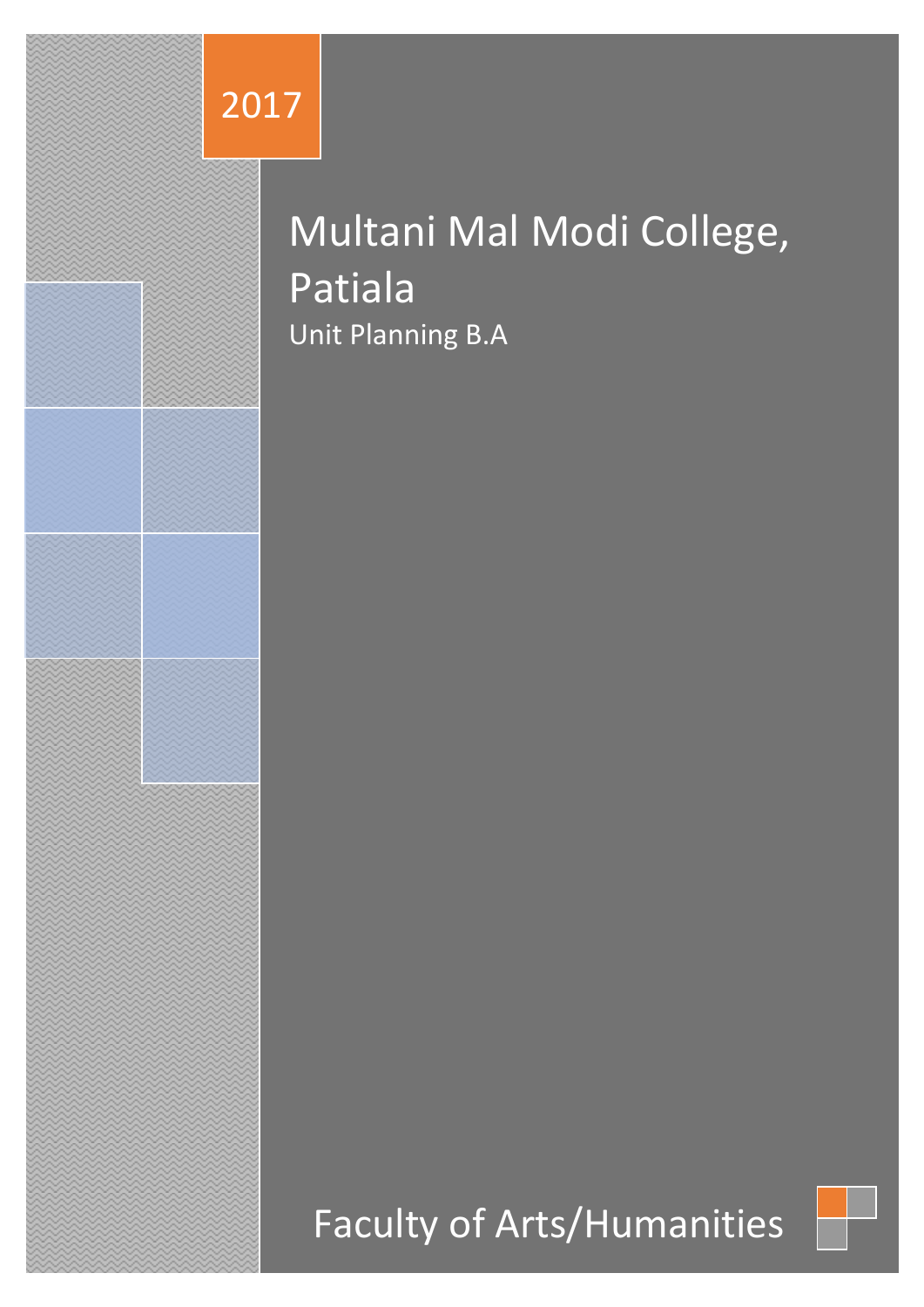History 5<sup>th</sup> 6<sup>th</sup> sem

Unit Planning (Session 2017-18)

#### **BA-1 SEMESTER- I**

**Subject: Sociology**

### **Paper- Fundamentals of Sociology**

**Max Marks: 70 Internal Assessment: 30**

Teacher Name: Jagjot Singh Session:2017-18

- Sociology: Meaning, Definition, Nature Scope
- Relationship of Sociology with other Social Sciences (History, Anthropology, Psychology, Economics, Political Science)
- Basic Concepts: Social Structure, Social Organization, Society

# **Till MST-II**

- Basic Concepts: Community, Association, Norms, Values, Status, Role
- Socialization: Meaning, Processes and Agencies. Theories of Self (Freud, Cooley, and Mead)

# **Till FINAL EXAM**

 Culture: Meaning, Characteristics, Material and Non-Material Culture, Cultural Lag, Culture and Civilization

| <b>Mode of Assessment</b> |                         |                        |  |
|---------------------------|-------------------------|------------------------|--|
| Sr. No.                   | <b>Component</b>        | <b>Weightage</b>       |  |
|                           | Mid Semester Test (MST) | 40% (Average of 2 MST) |  |
|                           | Written Assignments     | 40%                    |  |
|                           | Attendance              | 20%                    |  |

### **BA-1 SEMESTER- II**

**Subject: Sociology**

### **Paper- Fundamentals of Sociology**

**Teacher Name:** Session:2017-18

**Max Marks: 70 Internal Assessment: 30** 

#### **Till MST-I**

- **Social Processes:** Concept
- Types: Integrative (Cooperation, Accommodation, Assimilation)
- Disintegrative (Competition and Conflict).
- **Social Groups:** Definition, characteristics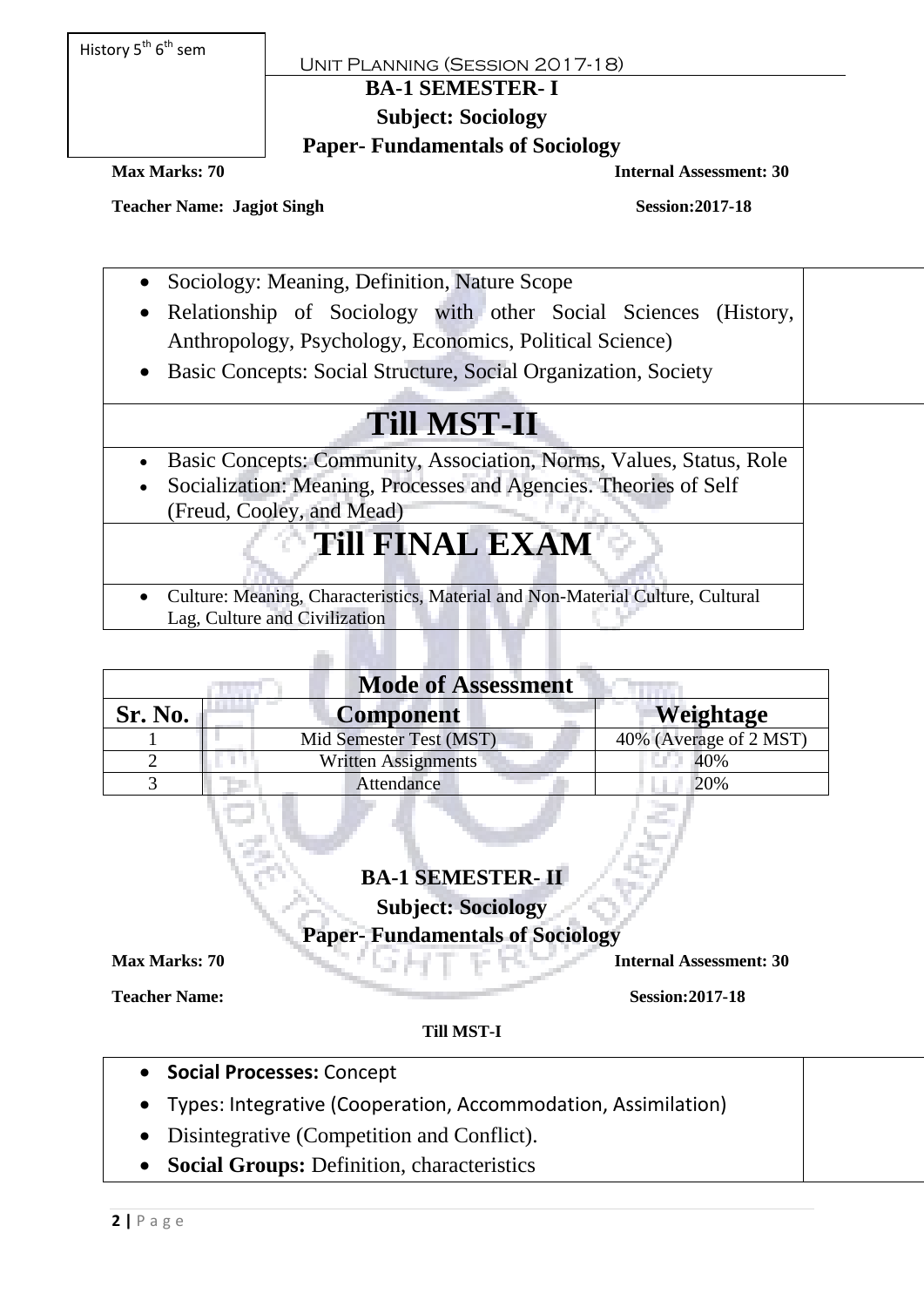Types (primary and secondary; in-group and out-group; Reference group).

#### Till MST-II

- **Social Institutions:** Concept
- **Marriage** (definition and types)
- Family (definition, types and functions)
- Kinship (meaning and functions).
- **Religion:** Meaning and Functions

**Till FINAL EXAM**

- **Social Control:** Meaning, Significance and agencies.
- **Social Deviance:** Meaning, characteristics,forms and factors.

| <b>Mode of Assessment</b> |                            |                        |  |
|---------------------------|----------------------------|------------------------|--|
| Sr. No.                   | <b>Component</b>           | Weightage              |  |
|                           | Mid Semester Test (MST)    | 40% (Average of 2 MST) |  |
|                           | <b>Written Assignments</b> | 40%                    |  |
|                           | Attendance                 | 20%                    |  |

### **BA-IISEMESTER- III**

**Subject: Sociology**

#### **Paper- Social Structure of Indian Society**

**Max Marks: 70 Internal Assessment: 30** 

#### **Teacher Name:Jagjot Singh Session:2017-18**

**Till MST-I**

- Social Stratification: Bases and Forms
- Social Differentiation
- Theories of stratification: (Max Weber, Davis and Moore, Karl Marx)
- Caste in India: Definition, Features and Changing Patterns

#### **Till MST-II**

- Class in India: Definition and Bases
- Caste and Class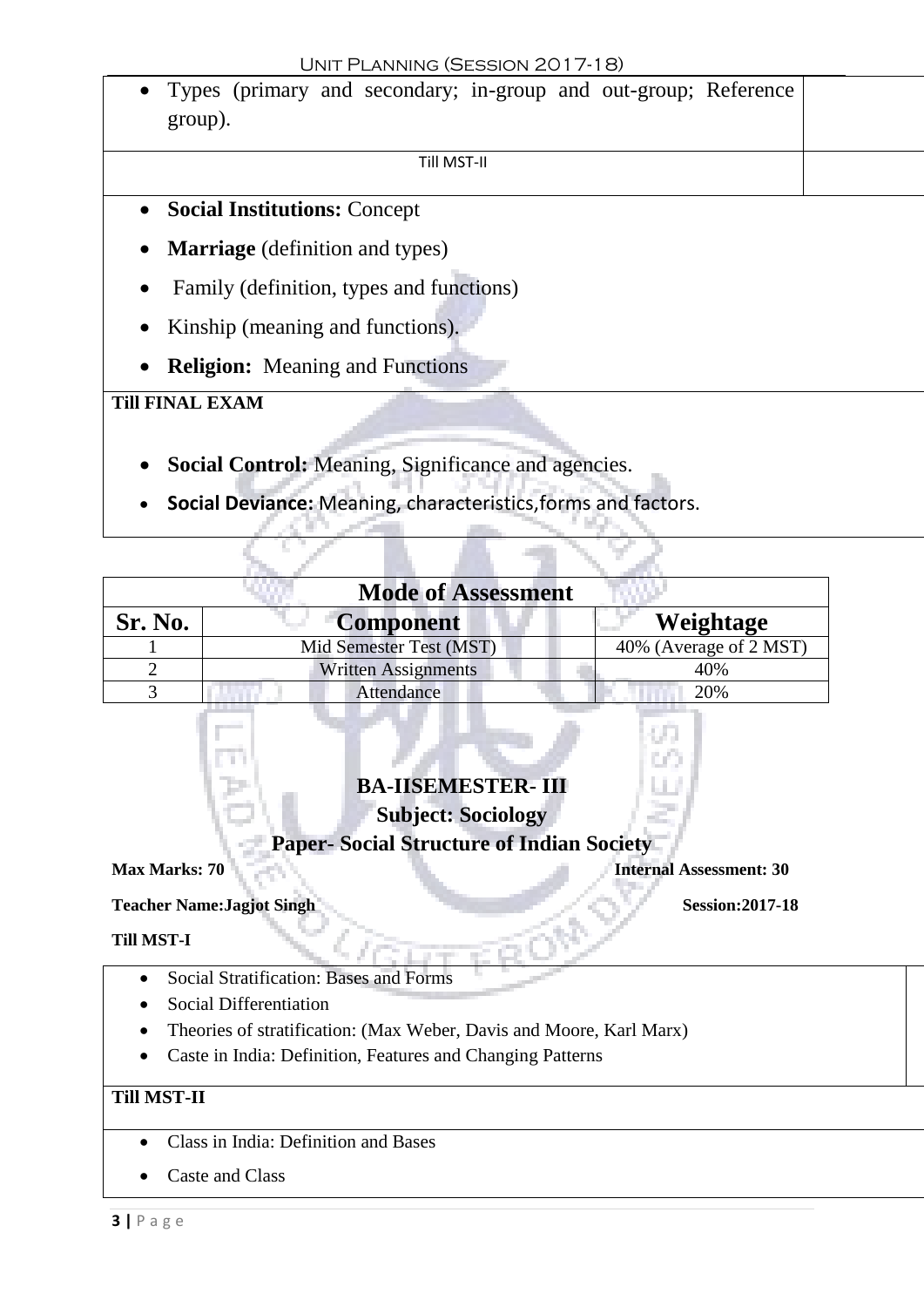- Marriage and Family: Types and Changing Patterns
- Gender discrimination: Changing sex Ratio: Causes and Consequences

- Features of Societal Organization in India: Tribal,Rural
- Urban Organization in India
- Rural-Urban Migration

| <b>Mode of Assessment</b> |                                      |                        |  |  |  |  |
|---------------------------|--------------------------------------|------------------------|--|--|--|--|
| Sr. No.                   | <b>Weightage</b><br><b>Component</b> |                        |  |  |  |  |
|                           | Mid Semester Test (MST)              | 40% (Average of 2 MST) |  |  |  |  |
|                           | <b>Written Assignments</b>           | 40%                    |  |  |  |  |
|                           | Attendance                           | 20%                    |  |  |  |  |

### **BA-IISEMESTER-IV Subject: Sociology**

**Paper- Social Change in India**

#### **Max Marks: 70 Internal Assessment:30**

**Teacher Name: Jagjot Singh Session: 2017-18** 

**Till MST-I**

- Social Change: Meaning, Definition, types and Features
- Evolution, Progress, Development and Revolution
- Factors of Social Change: Demographic and Economic.
- Factors of Social Change: Technological and Cultural.

#### **Till MST-II**

- Processes of Social Change: Sanskritization,
- Westernization, and Secularization
- Urbanization,
- Modernization,
- Globalization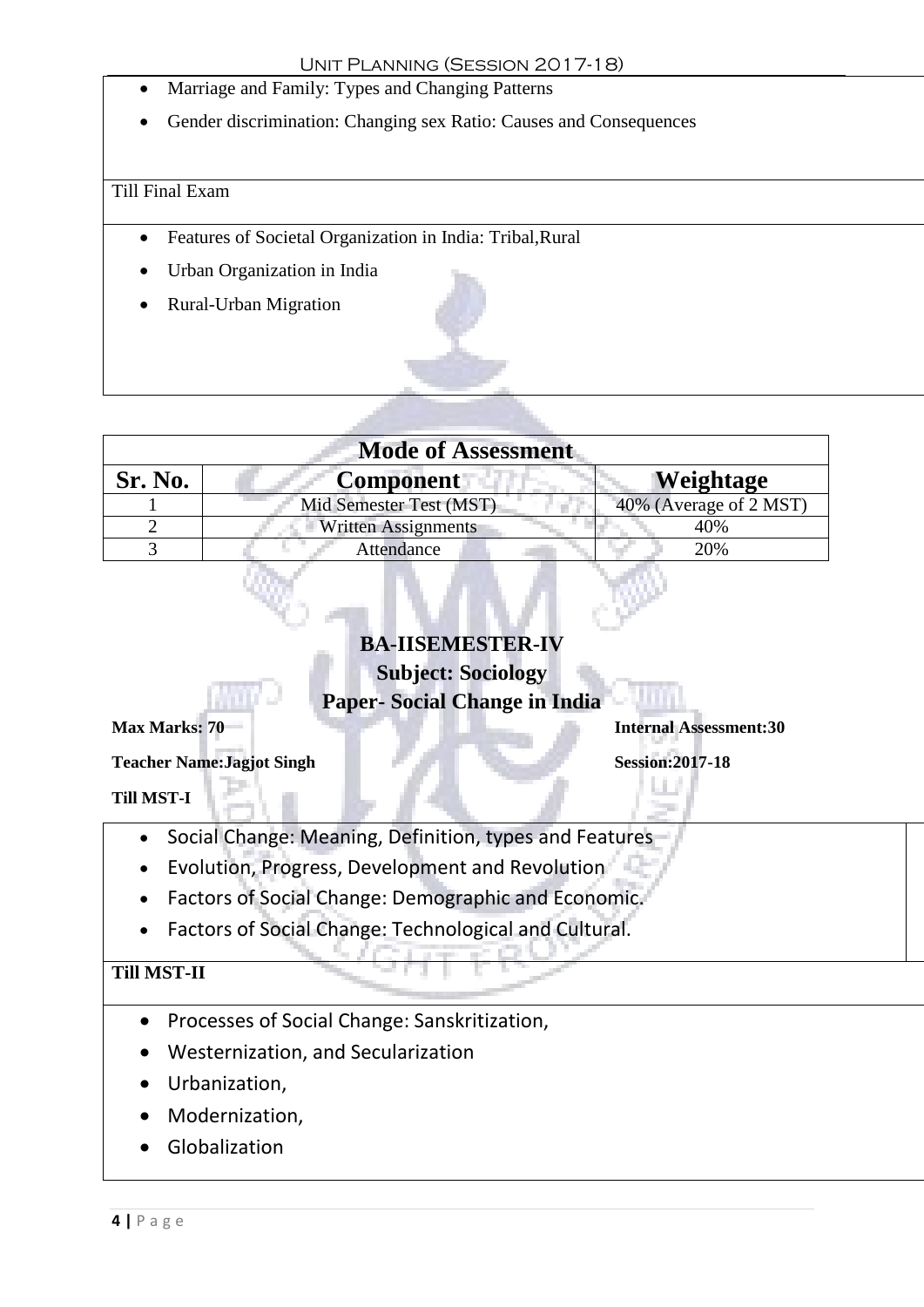- **Planned Social Change**: Community Development
- Panchayati Raj Institution
- **MGNREGA**
- SwarnJyanti Gram SwaiRojgarYojna.

B

| <b>Mode of Assessment</b>                |                            |                        |  |
|------------------------------------------|----------------------------|------------------------|--|
| Sr. No.<br>Weightage<br><b>Component</b> |                            |                        |  |
|                                          | Mid Semester Test (MST)    | 40% (Average of 2 MST) |  |
|                                          | <b>Written Assignments</b> | 40%                    |  |
|                                          | Attendance                 | 20%                    |  |

h.

| <b>BA-IIISEMESTER-V</b>                      |                                |
|----------------------------------------------|--------------------------------|
| <b>Subject: Sociology</b>                    |                                |
| <b>Paper-Social Thought</b>                  |                                |
| <b>Max Marks: 70</b>                         | <b>Internal Assessment: 30</b> |
| <b>Teacher Name:</b>                         | <b>Session:2017-18</b>         |
| <b>Till MST-I</b>                            |                                |
| <b>Auguste Comte: Law of Three Stages</b>    |                                |
| Positivism                                   |                                |
| Herbert Spencer: Law of Evolution,           |                                |
| Organic analogy                              |                                |
| <b>Types of Society</b>                      |                                |
| Karl Marx: Materialist conception of History |                                |
| <b>Base and Super Structure</b>              |                                |
| <b>Class Struggle and Social Change</b>      |                                |
| <b>Till MST-II</b>                           |                                |
| Max Weber: Interpretative Sociology          |                                |
| Social Action: Concept and types             |                                |
| Authority: Concept and Types                 |                                |
| Emile Durkheim                               |                                |

- Social Facts: Meaning, Nature and characteristics
- Division of Labour
- Suicide
- Collective Consciousness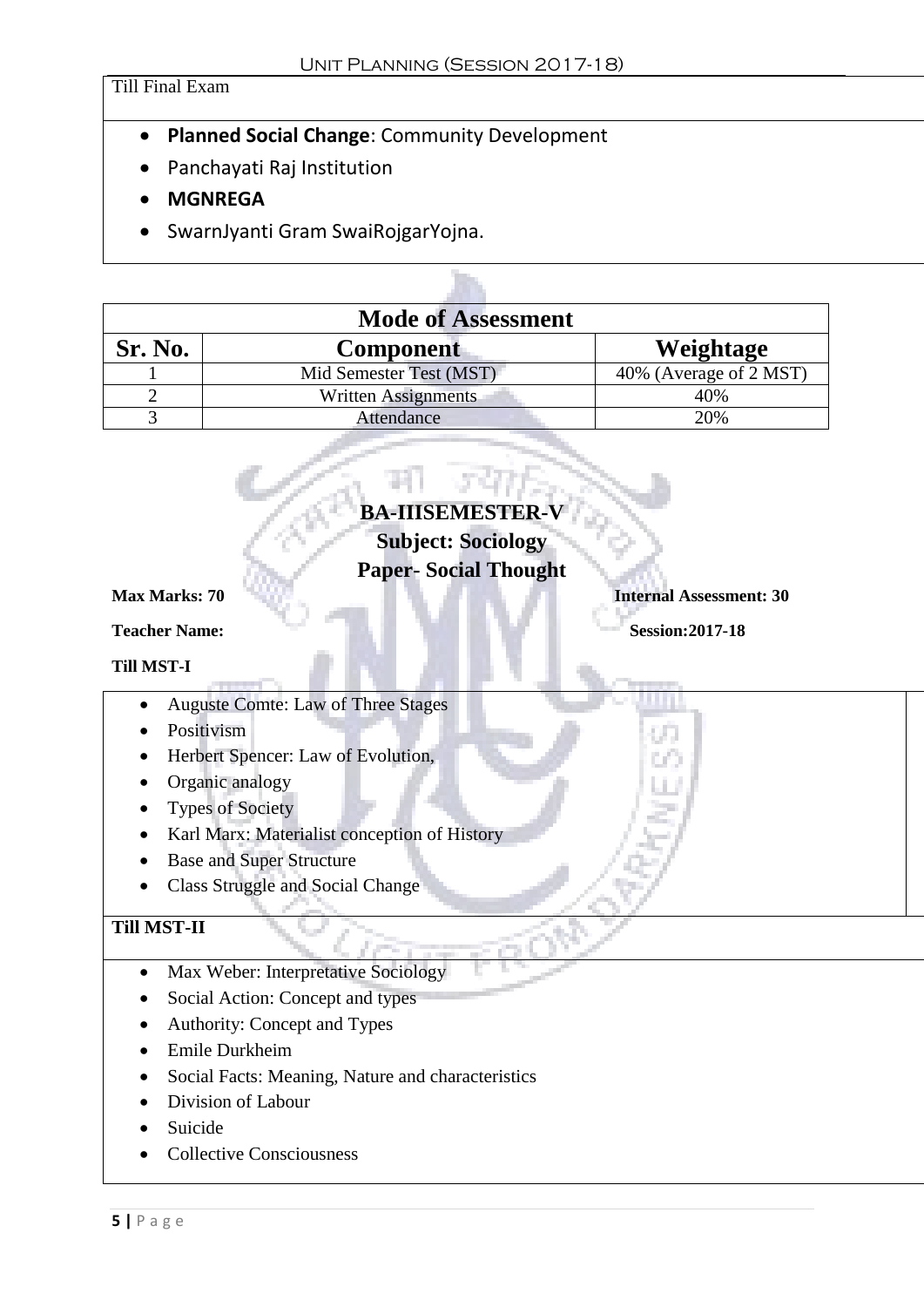- Mahatma Gandhi: Non-Violence
- Satyagraha
- Swaraj
- Sarvodya

| <b>Mode of Assessment</b>                |                            |                        |  |  |
|------------------------------------------|----------------------------|------------------------|--|--|
| Sr. No.<br>Weightage<br><b>Component</b> |                            |                        |  |  |
|                                          | Mid Semester Test (MST)    | 40% (Average of 2 MST) |  |  |
|                                          | <b>Written Assignments</b> | 40%                    |  |  |
|                                          | Attendance                 | 20%                    |  |  |

#### **BA-IIISEMESTER-VI**

#### **Subject: Sociology**

#### **Paper- Social Science Research Methods**

**Max Marks: 70 Internal Assessment: 30** 

**Teacher Name: Jagjot Singh Session:2017-18** 

#### **Till MST-I**

Social Research: Meaning, objectives.

Steps in Social Research

Scientific Method: definition and characteristics.

Hypothesis: meaning, function, types and sources.

Techniques of Data Collection: Observation.

#### **Till MST-II**

#### Interview

Schedule and Questionnaire.

Sampling: Meaning and types (Probability and Non Probability)

Analysis of Data: Editing; Coding; Tabulation and Report Writing.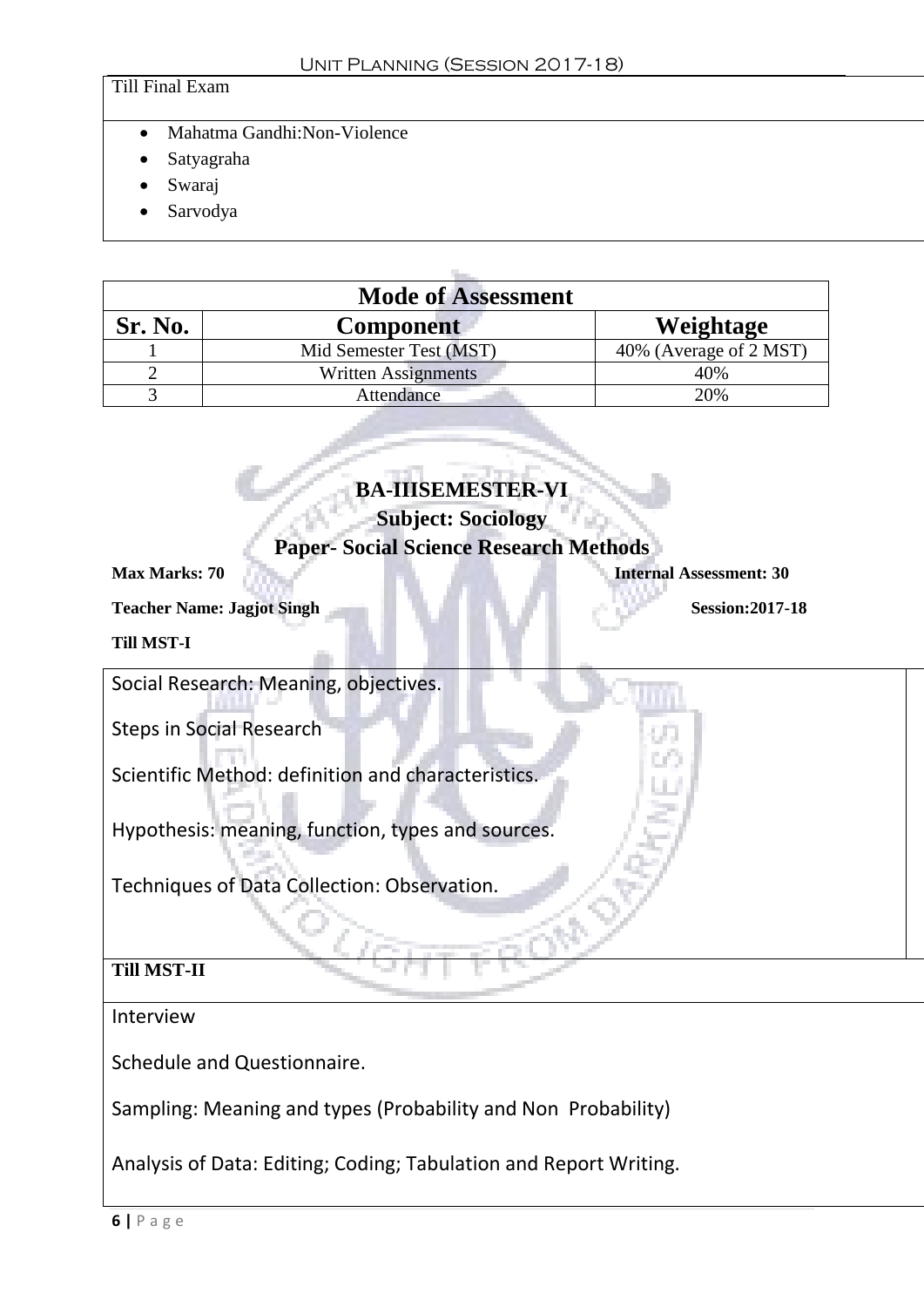| UNII FLANNING (SESSIUN ZU I 7-10)                                    |  |  |  |
|----------------------------------------------------------------------|--|--|--|
| Statistics: Meaning, Definition and Functions Uses and Abuses.       |  |  |  |
|                                                                      |  |  |  |
|                                                                      |  |  |  |
|                                                                      |  |  |  |
|                                                                      |  |  |  |
|                                                                      |  |  |  |
|                                                                      |  |  |  |
|                                                                      |  |  |  |
|                                                                      |  |  |  |
| Till Final Exam                                                      |  |  |  |
|                                                                      |  |  |  |
| Measures of Central Tendency: Mean; Median and Mode (only Numerical) |  |  |  |
|                                                                      |  |  |  |

| <b>Mode of Assessment</b>  |                        |  |  |
|----------------------------|------------------------|--|--|
| <b>Component</b>           | Weightage              |  |  |
| Mid Semester Test (MST)    | 40% (Average of 2 MST) |  |  |
| <b>Written Assignments</b> | 40%                    |  |  |
| Attendance                 | 20%                    |  |  |
|                            |                        |  |  |

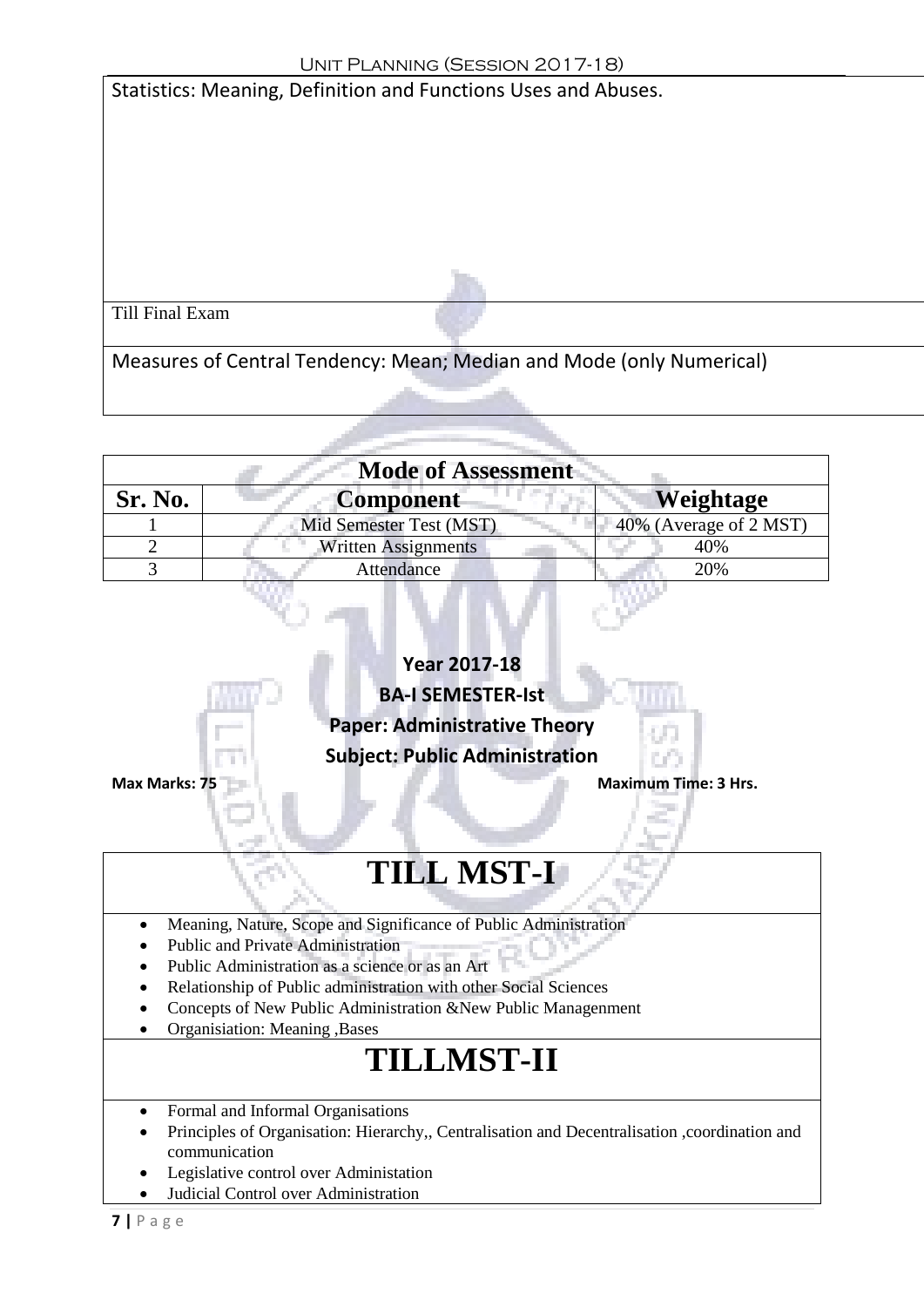### **TILLFINAL EXAM**

- Delegated legislation: Meaning, reasons for its growth, Merits and Demerits, Safeguards
- Chief executive, Line and Staff Agencies

| <b>Mode of Assessment</b>                |                         |                        |  |  |
|------------------------------------------|-------------------------|------------------------|--|--|
| Sr. No.<br>Weightage<br><b>Component</b> |                         |                        |  |  |
|                                          | Mid Semester Test (MST) | 40% (Average of 2 MST) |  |  |
|                                          | Written Assignments     | 40%                    |  |  |
|                                          | Attendance              | 20%                    |  |  |

**Year 2017-18**

**BA-1 SEMESTER-2nd**

**Paper: Indian Administration**

**Subject: Public Administration**

**Max Marks: 75 Maximum Time: 3 Hrs.**

### **TILL MST-I**

- Union Executive:The President.
- **•** Prime Minister and Council of Ministers
- Administrative and legislative relationships between centre and states
- The Parliament: Composition and workings

### **TILLMST-II**

- The Supreme court organisation, functioning
- State executive : The Governor
- The Chief Minister, The Chief Secretary
- State legislature composition and functions

# **TILLFINAL EXAM**

High court organisation and functions

| <b>Mode of Assessment</b>                |                         |                        |  |  |
|------------------------------------------|-------------------------|------------------------|--|--|
| Sr. No.<br>Weightage<br><b>Component</b> |                         |                        |  |  |
|                                          | Mid Semester Test (MST) | 40% (Average of 2 MST) |  |  |
|                                          | Written Assignments     | 40%                    |  |  |
|                                          | Attendance              | 20%                    |  |  |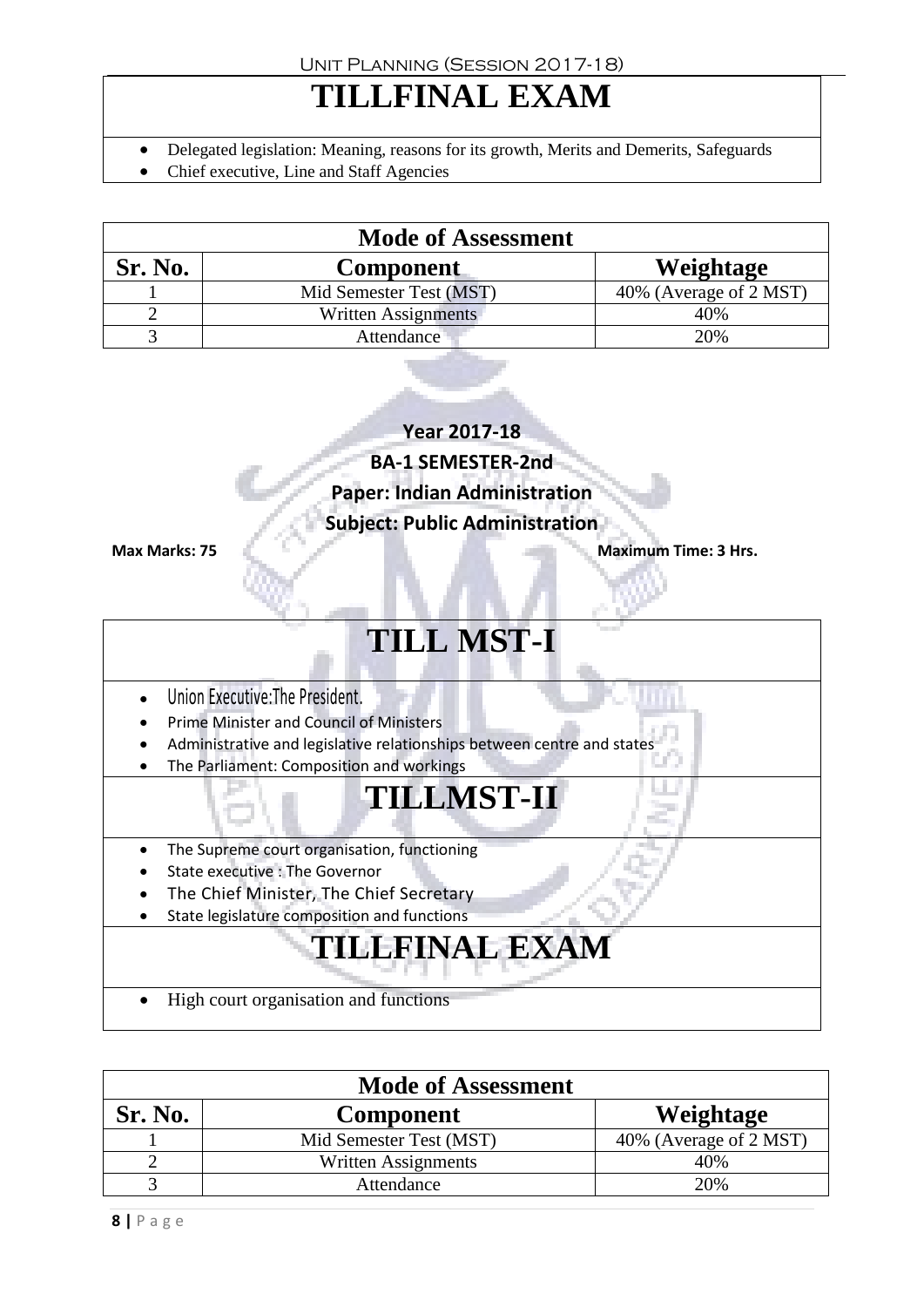### **Year 2017-18 BA-2 SEMESTER-3rd Paper: Personnel Administration in India Subject: Public Administration**

**Max Marks: 75 Maximum Time: 3 Hrs.**

### **TILL MST-I**

- Meaning, Nature, Scope of Personnel Administration
- Civil Services in India: Meaning, Features, Role
- Classification, Advantages and Disadvantages of civil services in India
- Recruitment: Meaning, Methods and Merits and Demerits of Civil Services in India

### **TILLMST-II**

- Union Public Service Commossion: composition and Functions
- State Public Service Commossion: composition and Functions
- Training: Meaning, Types and Training systems in India
- Promotion Meaning and Principles

### **TILLFINAL EXAM**

- Employer-Employee relationship, Joint Consultative Machinery
- Conduct, Discipline, Morale Corruption: Causes and Remedies

| <b>Mode of Assessment</b> |                            |                        |  |
|---------------------------|----------------------------|------------------------|--|
| Sr. No.                   | Component                  | Weightage              |  |
|                           | Mid Semester Test (MST)    | 40% (Average of 2 MST) |  |
|                           | <b>Written Assignments</b> | 40%                    |  |
|                           | Attendance                 | 20%                    |  |

# $\leq$  6  $\rm{H}$  1

### **Year 2017-18 BA-2 SEMESTER-4th Paper: Financial Administration in India Subject: Public Administration**

**Max Marks: 75 Maximum Time: 3 Hrs.**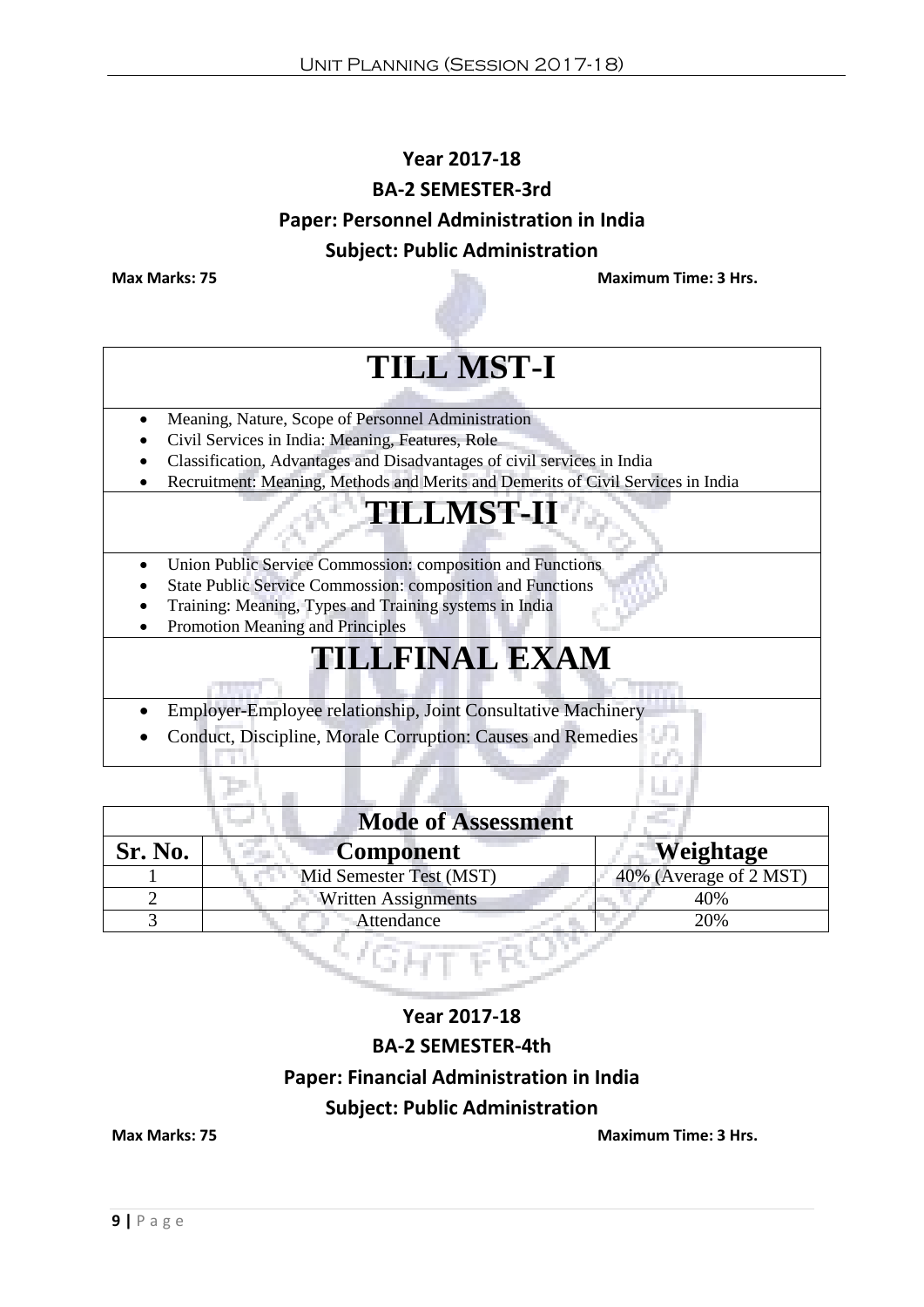# **TILL MST-I**

- Meaning and Significance of Financial Administration
- Budget: Meaning & Types ( Performance and Zero Base Budgeting)
- Budget as a Tool of Administration. Principles of Budget Making.
- Preparation of Budget and Execution

# **TILLMST-II**

- **•** Finance Commission: Composition & Functions;
- Financial Relations between the Union and the States
- Parliamentary Control over Finance.Comptroller and Auditor-General of India: Appointment, Powers and Functions.
- $\bullet$

### **TILLFINAL EXAM**

Union Ministry of Finance: Organisation and Functions.

| <b>Mode of Assessment</b> |                            |                        |
|---------------------------|----------------------------|------------------------|
| Sr. No.                   | <b>Component</b>           | Weightage              |
|                           | Mid Semester Test (MST)    | 40% (Average of 2 MST) |
|                           | <b>Written Assignments</b> | 40%                    |
|                           | Attendance                 | 20%                    |

**Year 2017-18**

**BA-3 SEMESTER- 5th**

**Paper: Local Government in India(with special reference to Punjab)**

**Subject: Public Administration**

**Max Marks: 75 Maximum Time: 3 Hrs.**

### **TILL MST-I**

- Local governmentee: Meaning and Significance
- Evolution of Local government in India since 1882
- Deputy commissioner: appointment, Functions, and Roles in Local Govern ment
- Panchayti Raj: Concept and Significance
- The constitutional 73<sup>rd</sup> Amendment Act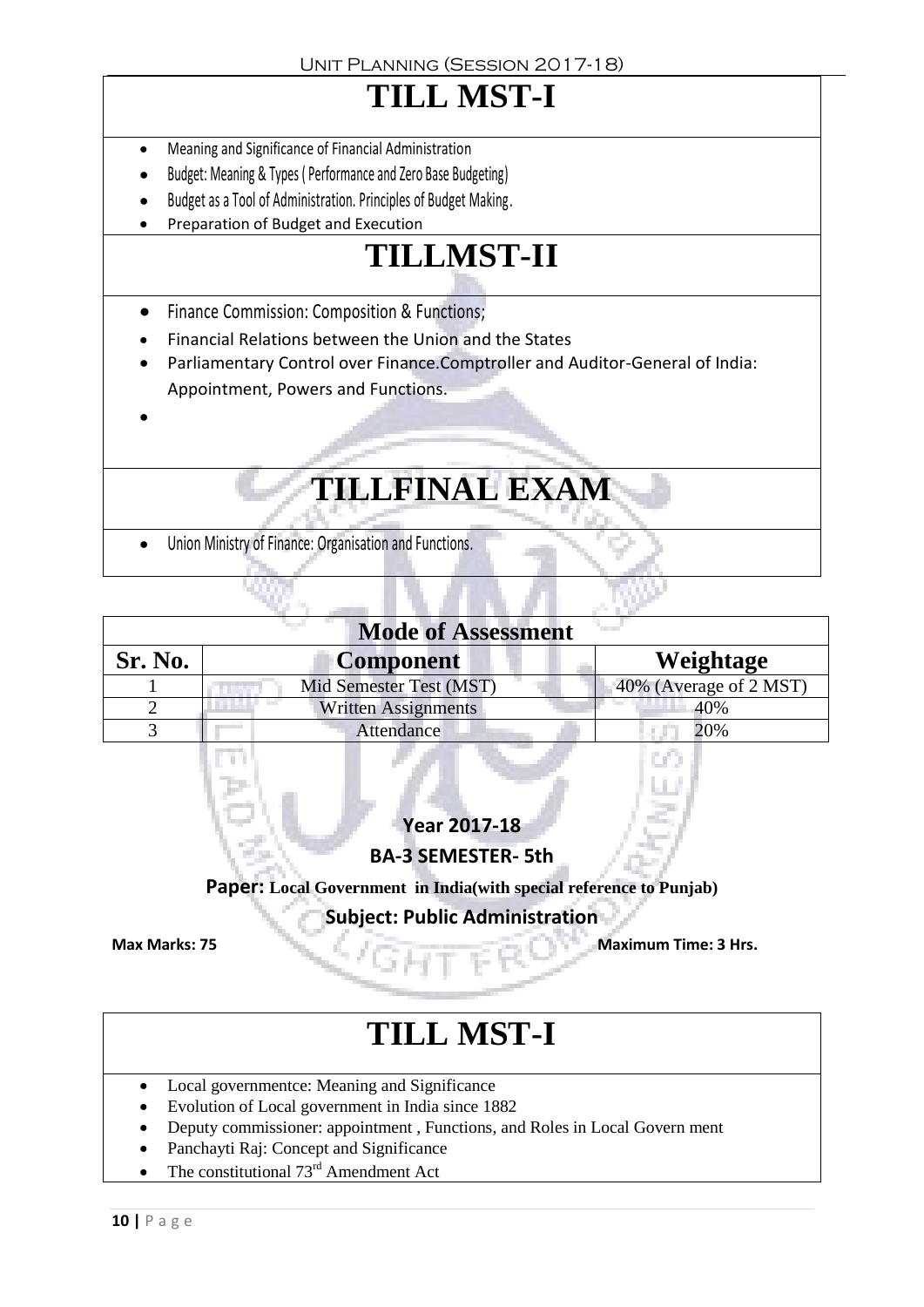### **TILLMST-II**

- Gram Sabha: Compositions and Functions
- Gram Panchayat, Gram Samiti, Zila parishad: Compositions, Functions, and Sources of Finance
- Panchayat Secretary, Block and Panchayat Officer(B.D.P.O)
- Urbanisation: Meaning, Concepts, and Problems in Urbanisation in Punjab
- Types Of Municipalities: Municipa Council: Structure, Compositions and Functions, Sources of Finance, President and Chief Executive
- Municipal Corporation: Structure, Compositions and Functions, Sources of Finance, Mayor and Commissioner

### **TILLFINAL EXAM**

- State Control Over Local Bodies,
- The  $74<sup>th</sup>$  Constitutional Amendment Act
- State Finance Commission: Composition and Functions
- District Planning Committee

| <b>Mode of Assessment</b> |                         |                        |
|---------------------------|-------------------------|------------------------|
| Sr. No.                   | <b>Component</b>        | Weightage              |
|                           | Mid Semester Test (MST) | 40% (Average of 2 MST) |
|                           | Written Assignments     | 40%                    |
|                           | Attendance              | 20%                    |

**Year 2017-18**

**BA-3 SEMESTER- 6th**

 **Paper: Development Administration**

**Subject: Public Administration**

**Max Marks: 75 Maximum Time: 3 Hrs.**

### **TILL MST-I**

- Comparative Public Administration: Meaning , Nature And Scope
- Planning In India
- Development Administration: Meaning , Nature And Scope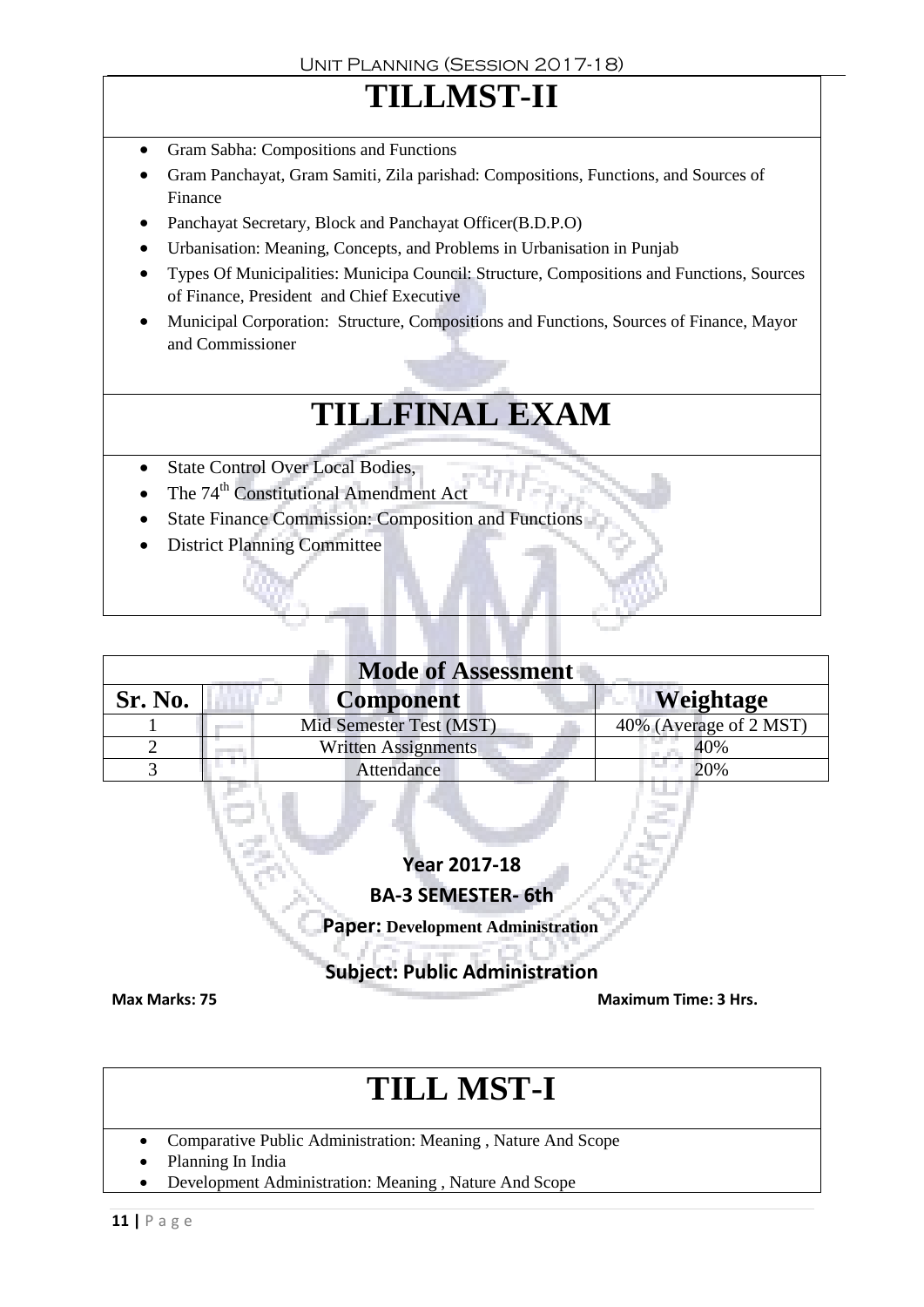- Features of Developed and Developing Countries
- Public Enterprise Meaning And Forms(Departments, corporation, Company)

### **TILLMST-II**

- Parliamentary Control Over Public enterprises
- Planning Machinery: Niti Ayog, National Development Council
- India As a Socialist And Welfare State
- State Planning Board Punjab, welfare of Scheduled Castes in Punjab

# **TILLFINAL EXAM**

- Central Social Advisory Welfare Board And State Social welfare Advisory Board
- Punjab State Women Commission: Composition And Functions

| <b>Mode of Assessment</b> |                            |                        |
|---------------------------|----------------------------|------------------------|
| Sr. No.                   | <b>Component</b>           | <b>Weightage</b>       |
|                           | Mid Semester Test (MST)    | 40% (Average of 2 MST) |
|                           | <b>Written Assignments</b> | 40%                    |
|                           | Attendance                 | 20%                    |

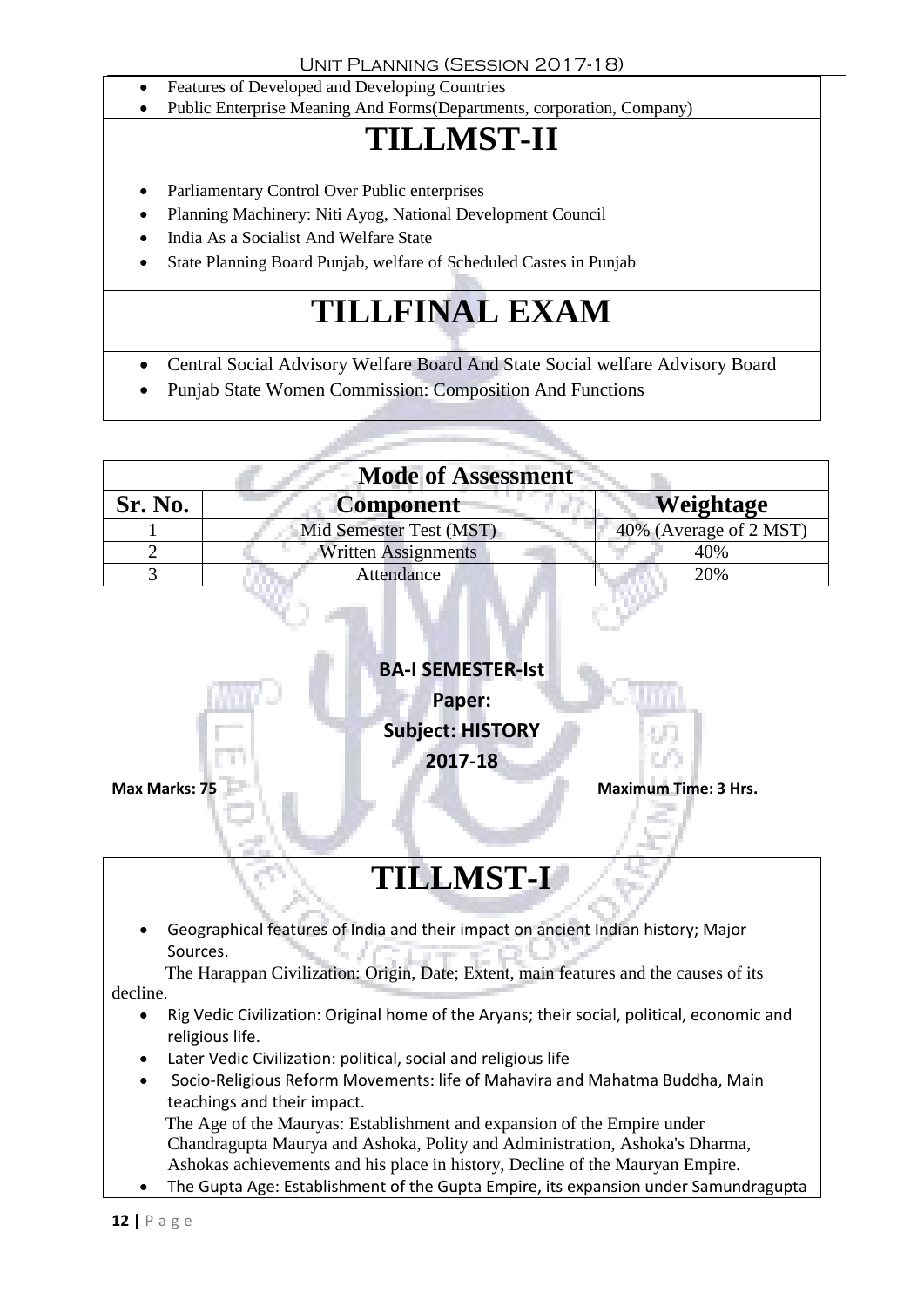#### and Chandragupta -II, Decline of Gupta Empire

# **TILLMST-II**

- The Age of Vardhanas: Establishment of the Vardhana Kingdom, Harsha's campaigns and political relations, Literature and Education
- Dynasties in the South: Rashrakutas, Chalukyas and Cholas. The Rajputs: origin of the Rajputs and Administration.

# **TILLFINAL EXAM**

- Important sites connected with Buddha and Mahavira
- The Mauryan Empire under Ashoka (about 250 B.C.)
- The Gupta Empire

 $\bullet$ 

The Empire of Harsha (647A.D.)

| <b>Mode of Assessment</b> |                            |                        |
|---------------------------|----------------------------|------------------------|
| Sr. No.                   | <b>Component</b>           | <b>Weightage</b>       |
|                           | Mid Semester Test (MST)    | 40% (Average of 2 MST) |
|                           | <b>Written Assignments</b> | 40%                    |
|                           | Attendance                 | 20%                    |



# **TILLMST-I**

Invasions of Mahmud Ghaznavi: their effects; conquest of North- West India by Mohammad Ghauri; causes of the success of the Turks. Consolidation of the Sultanate of Delhi under IItutmish and Balban

Ala-ud-Din Khalji : conquests, administrative and economic reforms

 **The Tughlaqs: Muhammad-bin-Tughlaq's administrative experiments; Firoz Tughlaq's reforms. The Vijaynagar Kingdom: Establishment and Expansion, Causes of Decline.** 

Establishment of the Mughal Empire under Babur.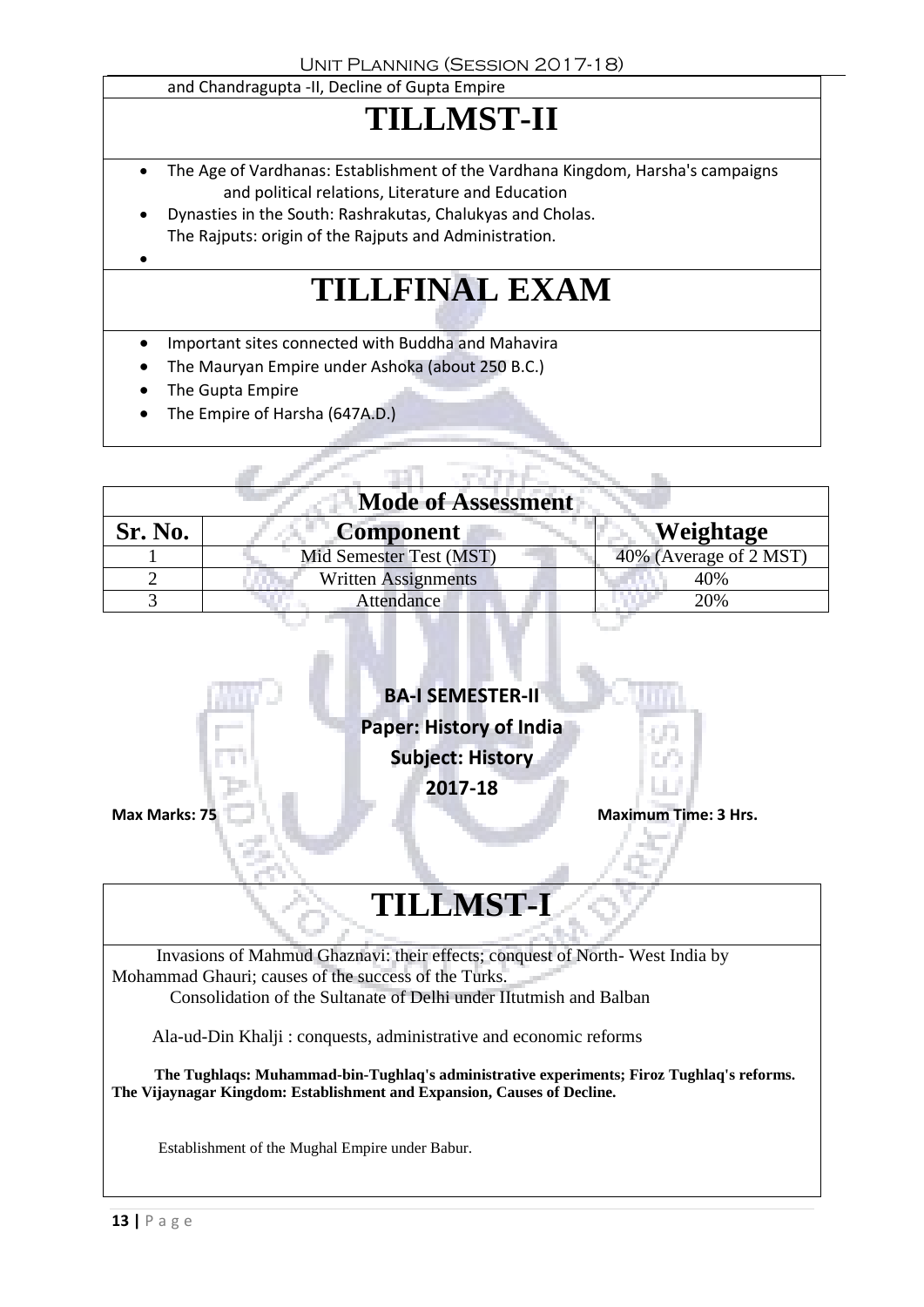### **TILLMST-II**

Administration of Sher Shah Suri and his reforms.

Rajput and Religious policies of the Mughals Shivaji: His conquests and administration Ala-ud-din Khaliji's Empire (1316 A.D.)

### **TILLFINAL EXAM**

Political Condition of India on the eve of Babur's invasion. The Mughal Empire under Akbar (1556-1605 A.D.) The Mughal Empire under Aurangzeb (1707 A.D.)

| <b>Mode of Assessment</b> |                            |                        |
|---------------------------|----------------------------|------------------------|
| Sr. No.                   | <b>Component</b>           | <b>Weightage</b>       |
|                           | Mid Semester Test (MST)    | 40% (Average of 2 MST) |
|                           | <b>Written Assignments</b> | 40%                    |
|                           | Attendance                 | 20%                    |
|                           |                            |                        |



Dr. Ambedkar's efforts for the uplift of the Scheduled Castes. British Agrarian Policy in India : agriculture: Land revenue polices, rural indebtedness Rise of Political Consciousness in India : Moderates, Extremists and; Home rule Movement

### **TILLMST-II**

Freedom Struggle (1919-1947): Jallianwala Bagh Massacre; Non- Cooperation Movement; Civil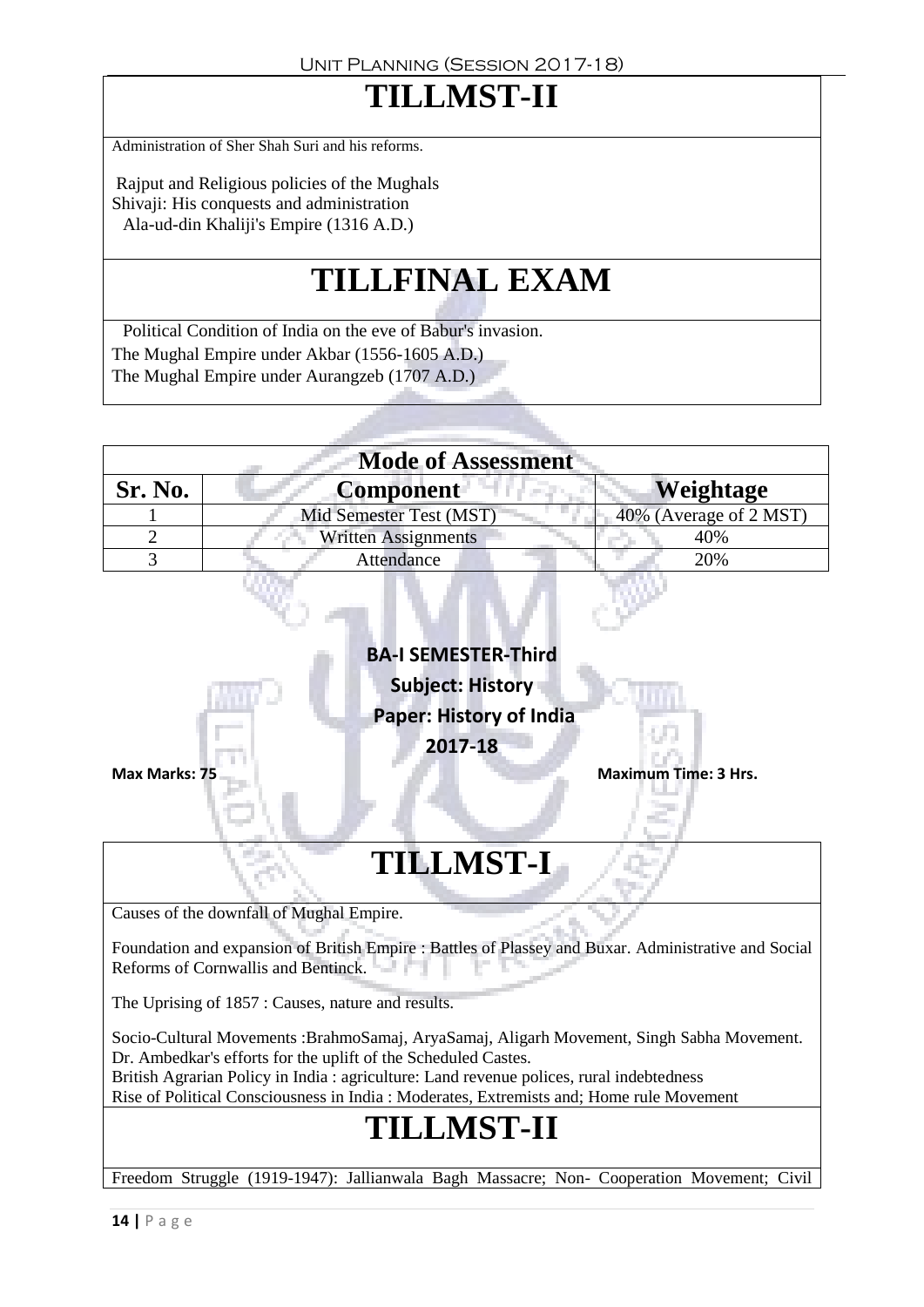Disobedience Movement; Quit India Movement.

Salient Features of Indian Constitution; Integration of Princely States; Causes partition of India.

British India in 1805 A.D.

### **TILLFINAL EXAM**

British India in 1818 A.D. British India in 1856 A.D Important Centres of the Revolt of 1857.

| <b>Mode of Assessment</b> |                            |                        |
|---------------------------|----------------------------|------------------------|
| <b>Sr. No.</b>            | <b>Component</b>           | Weightage              |
|                           | Mid Semester Test (MST)    | 40% (Average of 2 MST) |
|                           | <b>Written Assignments</b> | 40%                    |
|                           | Attendance                 | 20%                    |

|               | <b>BA-II SEMESTER-IV</b>        |                        |
|---------------|---------------------------------|------------------------|
|               | <b>Paper: History of Punjab</b> |                        |
|               | <b>Subject: History</b>         |                        |
| Max Marks: 75 | 2017-18                         | <b>Maximum Time: 3</b> |

**Hrs.**

### **TILLMST-I**

Main Sources of Punjab History.

Age of Guru Nanak Dev : Political, social and religious condition; His teachings

Evolution of Sikhism 1539-1606 (from Guru Angad to Guru Arjan)

Transformation of Sikhism from Guru Hargobind to Guru Tegh Bahadur

Guru Gobind Singh : Creation of the Khalsa and its significance; His achievements and personality

Banda Singh Bahadur and the establishment of independent rule of the Sikhs; Causes of hisfailure.

### **TILLMST-II**

Political struggle of the Sikhs against Zakariya Khan, Yahiya Khan and Mir Mannu. Rise of the Sikh Misls; Their Nature and Administration Battle of Guru Hargobind

### **TILLFINAL EXAM**

Battles of Guru Gobind Singh.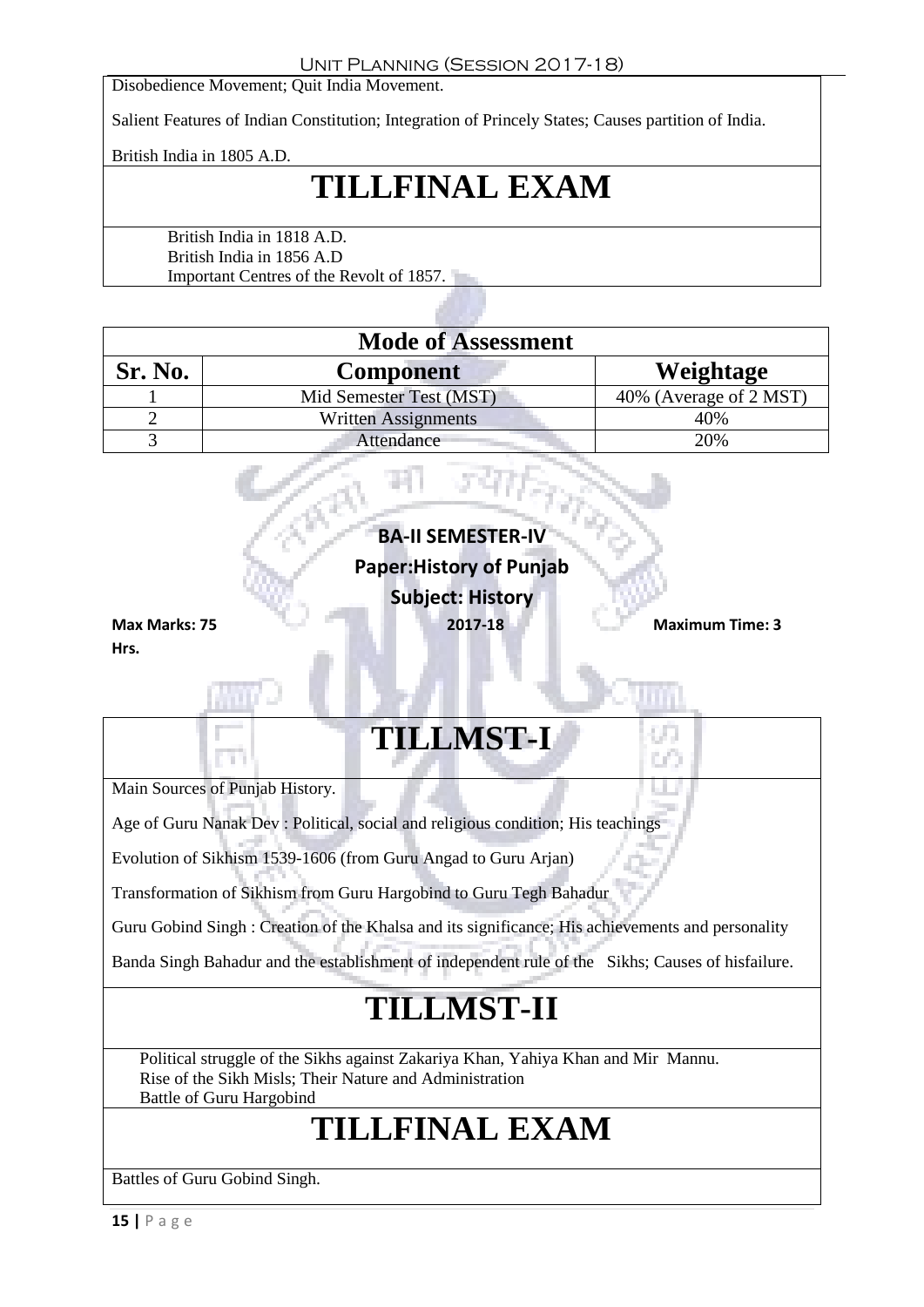Military exploits of Banda Bahadur.

Important places connected with the Sikh Gurus in the Punjab.

| <b>Mode of Assessment</b> |                            |                        |  |
|---------------------------|----------------------------|------------------------|--|
| Sr. No.                   | <b>Component</b>           | Weightage              |  |
|                           | Mid Semester Test (MST)    | 40% (Average of 2 MST) |  |
|                           | <b>Written Assignments</b> | 40%                    |  |
|                           | Attendance                 | 20%                    |  |

#### **BA I (Semester I)**

**Paper:** 

#### **Session: 2017-18**

#### **Subject: Microeconomics and Indian Economy-I**

**Max Marks: 75 Maximum Time: 3 Hrs.**

### **Till MST-I**

- Meaning and Scope of Economics; Definition of Economics (Adam Smith, Marshall and Robbins).
- Theory of Demand and Consumer Behaviour: Utility Analysis and Indifference Curve Analysis.
- Consumer's Surplus and its measurement
- Elasticity of Demand and its measurement
- Concept and types of Production Function, Laws of Returns to Scale
- Law of Variable Proportions, Cost Concepts and Cost Curves in the Short and the Long Periods
- Market forms; Average revenue and marginal revenue under perfect and imperfect competition

### **Till MST-II**

- Relationship between Average Revenue, Marginal Revenue and Elasticity of Demand
- Nature and Characteristics of Indian Economy on the eve of independence
- New Agricultural Strategy and Green Revolution
- Industrial Policy of India since 1947 will special emphasis on recent trends of liberalization
- Role and Problems of Small and Large Scale Industries

### **Till Final Exam**

• Role of public and private sector in industrial development of India

### **Mode of Assessment**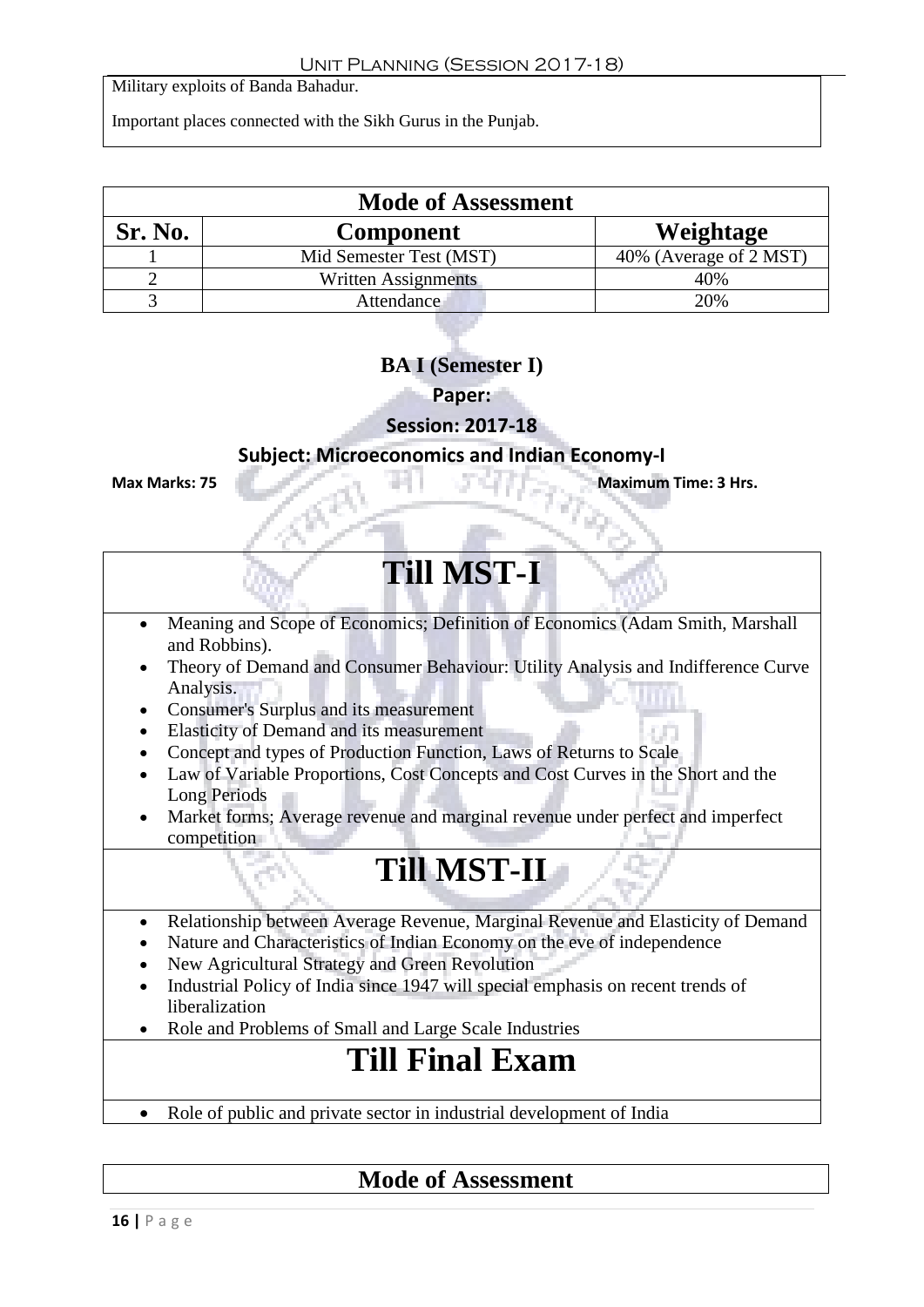| Sr. No. | Component               | Weightage               |
|---------|-------------------------|-------------------------|
|         | Mid Semester Test (MST) | 40% (Average of 2 MSTs) |
|         | Written Assignments     | 40%                     |
|         | Attendance              | 20%                     |

#### Unit Planning (Session 2017-18)

#### **BA I (Semester II)**

#### **Paper:**

#### **Session: 2017-18**

#### **Subject: Microeconomics and Indian Economy-II**

**Max Marks: 75 Maximum Time: 3 Hrs.** 

| <b>Till MST-I</b>                                                     |  |  |
|-----------------------------------------------------------------------|--|--|
| Price and output determination under perfect competition              |  |  |
| Price and output determination under monopoly                         |  |  |
| Marginal Productivity Theory of distribution                          |  |  |
| Theory of Rent                                                        |  |  |
| Theory of Interest                                                    |  |  |
| <b>Till MST-II</b>                                                    |  |  |
| Theory of Profit                                                      |  |  |
| <b>Features of Indian Tax Structure</b>                               |  |  |
| Foreign Trade                                                         |  |  |
| <b>Balance of Payments</b>                                            |  |  |
| Planning                                                              |  |  |
| Major economic problems in India: Population Growth                   |  |  |
| <b>Till Final Exam</b>                                                |  |  |
| Major economic problems in India: Poverty, Unemployment and Inflation |  |  |
|                                                                       |  |  |

| <b>Mode of Assessment</b> |                            |                         |
|---------------------------|----------------------------|-------------------------|
| Sr. No.                   | <b>Component</b>           | Weightage               |
|                           | Mid Semester Test (MST)    | 40% (Average of 2 MSTs) |
|                           | <b>Written Assignments</b> | 40%                     |
|                           | Attendance                 | 20%                     |

**BA II (Semester III) Paper: Session: 2017-18**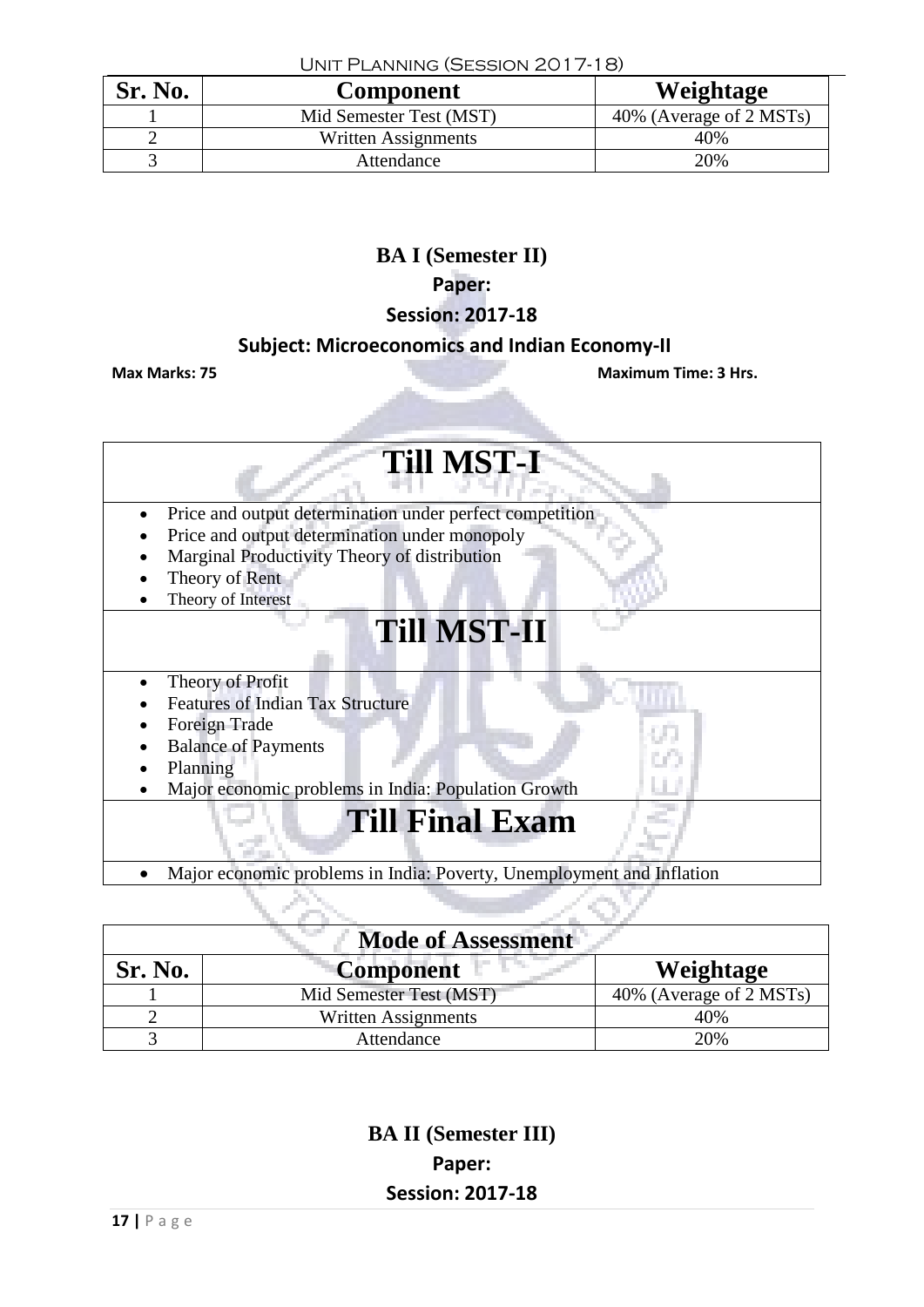#### **Subject: Macroeconomics and Public Finance**

**Max Marks: 75 Maximum Time: 3 Hrs.**

### **Till MST-I**

- Distinction between Micro and Macro Economics
- Determination of Income and Employment: Classical and Keynesian Model
- Consumption Function: Average and Marginal Propensity to consume: Static and dynamic Multiplier
- Investment: Types, Investment demand schedule and factors affecting investment decisions

### **Till MST-II**

- Introduction to Public Finance: Nature, Scope and its Importance
- Public Expenditure: Principles, Effects of Public Expenditure on Production and Distribution, Causes for the growth of Public expenditure
- Taxation: Classification, Canons and Characteristics of a good tax system
- Incidence and Impact of Taxation: Demand and Supply Theory and Modern theory
- Public Debt: Its Types and Role. Burden and Methods of Redemption of Public Debt

### **Till Final Exam**

Deficit Financing: Objectives and Limitations

| <b>Mode of Assessment</b> |                            |                         |
|---------------------------|----------------------------|-------------------------|
| Sr. No.                   | <b>Component</b>           | Weightage               |
|                           | Mid Semester Test (MST)    | 40% (Average of 2 MSTs) |
|                           | <b>Written Assignments</b> | 40%                     |
|                           | Attendance                 | 20%                     |

**BA II (Semester IV)** 

**Paper:** 

**Session: 2017-18**

#### **Subject: Macroeconomics and International Economics**

**Max Marks: 75 Maximum Time: 3 Hrs.**

### **Till MST-I**

- Liquidity Preference theory of Interest
- Money: its functions and role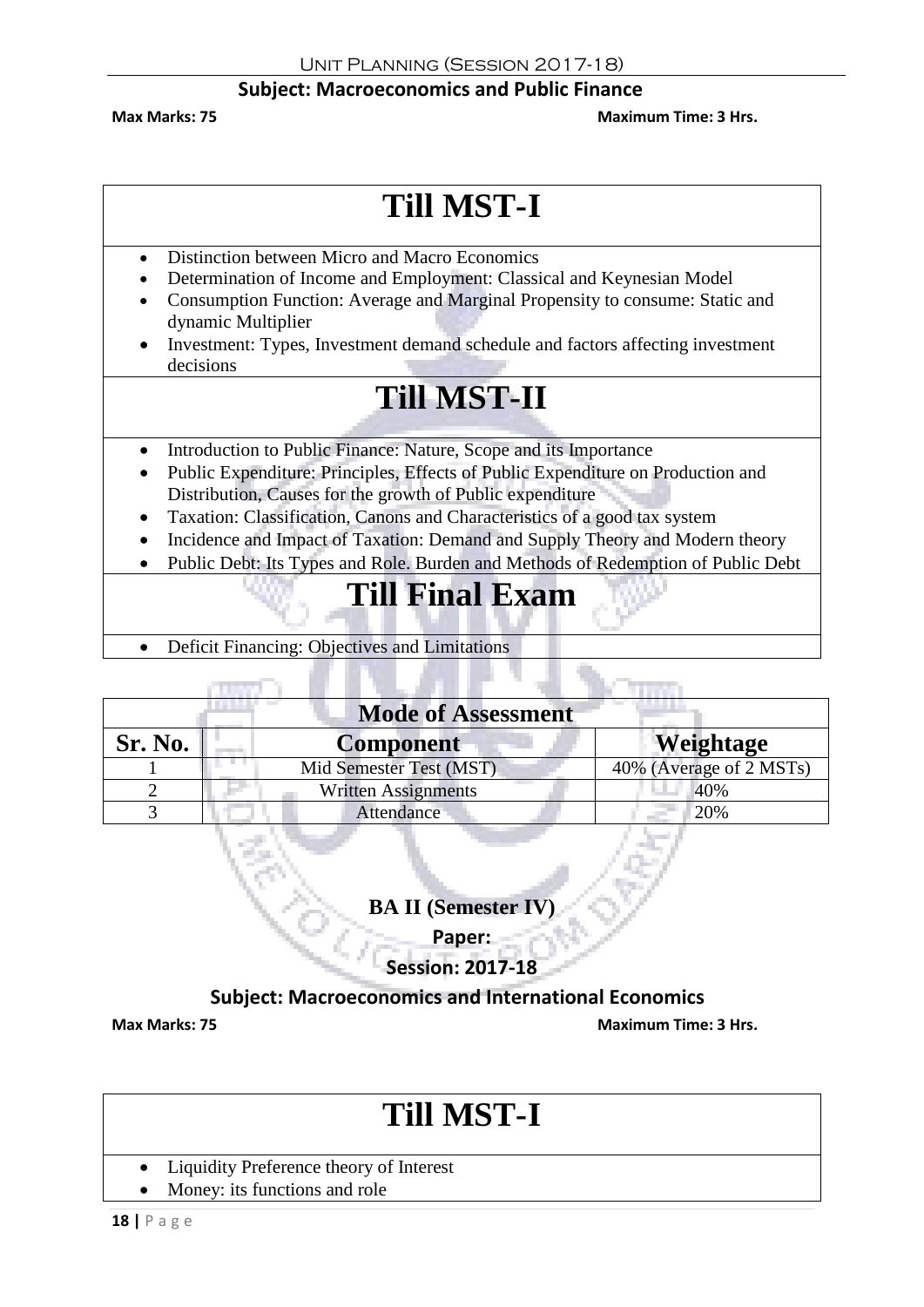- Money Market and Capital Market: instruments
- Theories of Money: Fisher's and Cambridge's equations
- Banking: Definition, types, functions of Banks and Credit Creation
- Inflation: Theories of Inflation: Cost-push and Demand pull, and control of Inflation
- Trade Cycles: Meaning and Phases
- Monetary and Fiscal Policies: objectives and instruments

### **Till MST-II**

- Theories of International Trade: Classical and Heckscher and Ohlin Theories
- The Principles of Reciprocal Demand and Terms of Trade.
- W.T.O and its impact on Less Developed Countries.
- SAARC: Origin and growth of India's Trade with SAARC
- Balance of Payments: Meaning, Concepts and Components of Balance of Payments, causes and measures of its disequilibrium.
- Rate of Exchange: Meaning and its determination, Mint Parity Theory and Purchasing Power Parity Theory.Fixed V's Flexible Exchange Rate.

### **Till Final Exam**

• IMF and IBRD: Objectives, working and achievements

| <b>Mode of Assessment</b>                    |                                     |                         |
|----------------------------------------------|-------------------------------------|-------------------------|
| Sr. No.                                      | <b>Component</b><br><b>Contract</b> | Weightage               |
|                                              | Mid Semester Test (MST)             | 40% (Average of 2 MSTs) |
|                                              | <b>Written Assignments</b>          | 40%                     |
|                                              | Attendance                          | 20%                     |
| $\mathbf{r}$ . The $\alpha$<br>$\rightarrow$ |                                     |                         |

#### **BA III (Semester V)**

#### **Paper:**

#### **Session: 2017-18**

#### **Subject: Economics of Development**

**Max Marks: 75 Maximum Time: 3 Hrs.** 

### **Till MST-I**

- Economic Growth and Development
- Main Features of an Underdeveloped Economy
- Determinants of Economic Development
- Capital Formation: Its Sources
- Nurkse's Thesis of Disguised Unemployment
- Lewis Theory of Unlimited Supply of Labour
- Classical, Marxian and Schumpeter's Model, Harrod- Domar Model
- Single (one) Sector Neoclassical Model of Growth, Kaldor's Model

### **Till MST-II**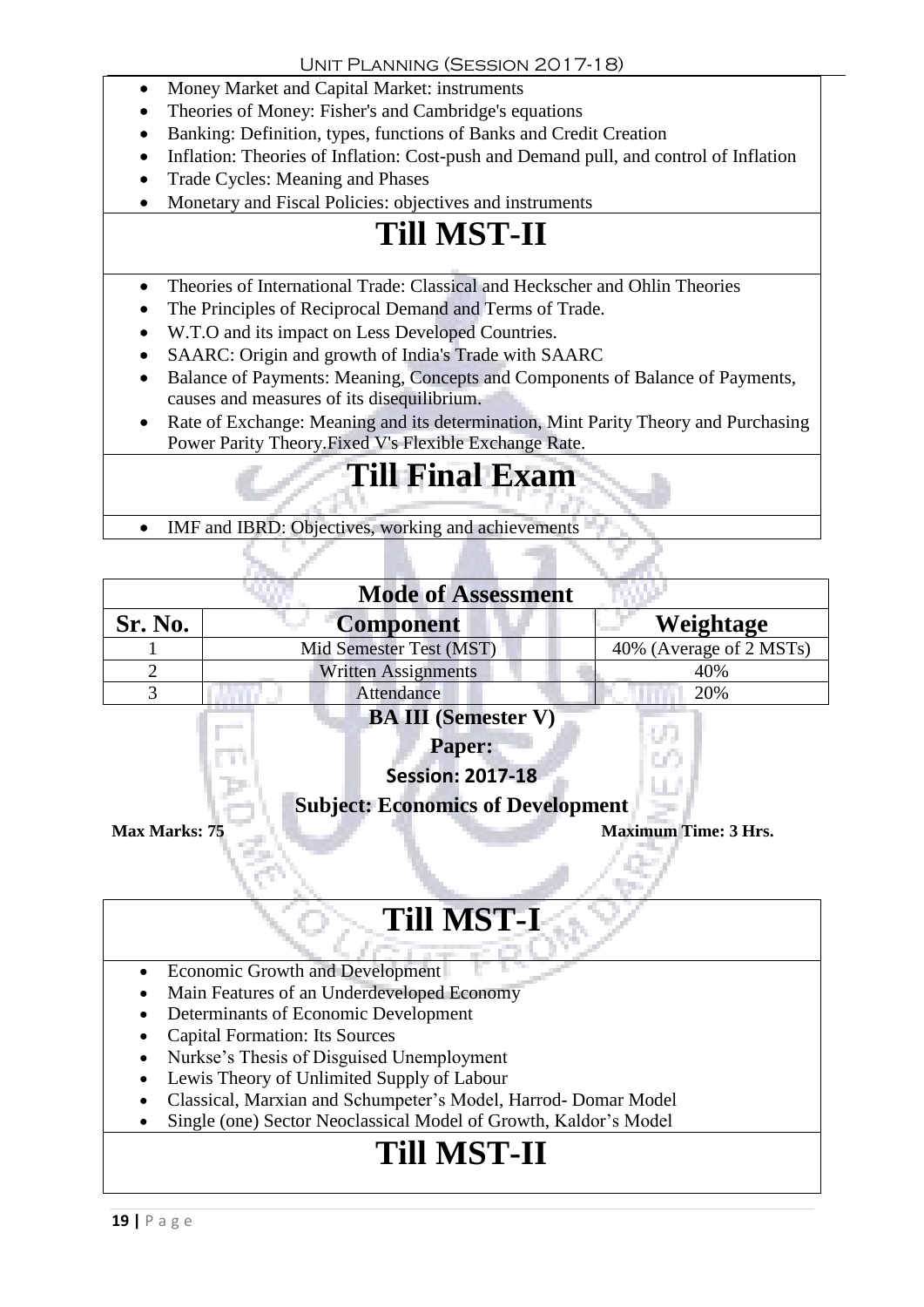- Poverty and Development: Amartya Sen's View
- Strategies of Economic Development: Balanced Vs Unbalanced Growth
- Leibenstein's Critical Minimum Effort Thesis, Theory of Big-Push and Rostow's Stages of Growth
- Theory of Planning in Developing Countries: Need, Objectives, Strategies and Problems of Planning,
- Price Mechanism and Planning.
- Input Output Analysis, Investment Criteria

• Choice of Techniques. Export Promotion and Export Substitution Strategy

| <b>Mode of Assessment</b> |                            |                         |  |
|---------------------------|----------------------------|-------------------------|--|
| Sr. No.                   | <b>Component</b>           | Weightage               |  |
|                           | Mid Semester Test (MST)    | 40% (Average of 2 MSTs) |  |
|                           | <b>Written Assignments</b> | 40%                     |  |
|                           | Attendance                 | 20%                     |  |

#### **BA III (Semester VI)**

**Paper:** 

**Session: 2017-18**

**Subject: Quantitative Methods**

**Max Marks: 75 Maximum Time: 3 Hrs.** 97 **Till MST-I** Elementary Idea of Sets and Function, Differentiation of simple functions-Polynomial (x), Exponential (a<sup>x</sup>, e<sup>x</sup>) Logarithm (log x) except abinitio method and Trigonometric functions Maxima and Minima of functions of one variable only Simple applications of derivatives in Economics Matrices: Definition and Types, Operations (Sum, difference) Product and Transpose, Adjoint and inverse of a matrix (upto 3x3) Solution of simultaneous equations (up to 3) by matrix methods Measures of Central Tendency: Mean, Median, Partition Values, Mode **Till MST-II** Measures of Dispersion (except Lorenz Curve) and Skewness Correlation Analysis: Karl Pearson's (excluding grouped data) and Spearman's rank formula Simple Regression Analysis

• Index Numbers: Concepts, Problems and Importance, Simple Index Numbers,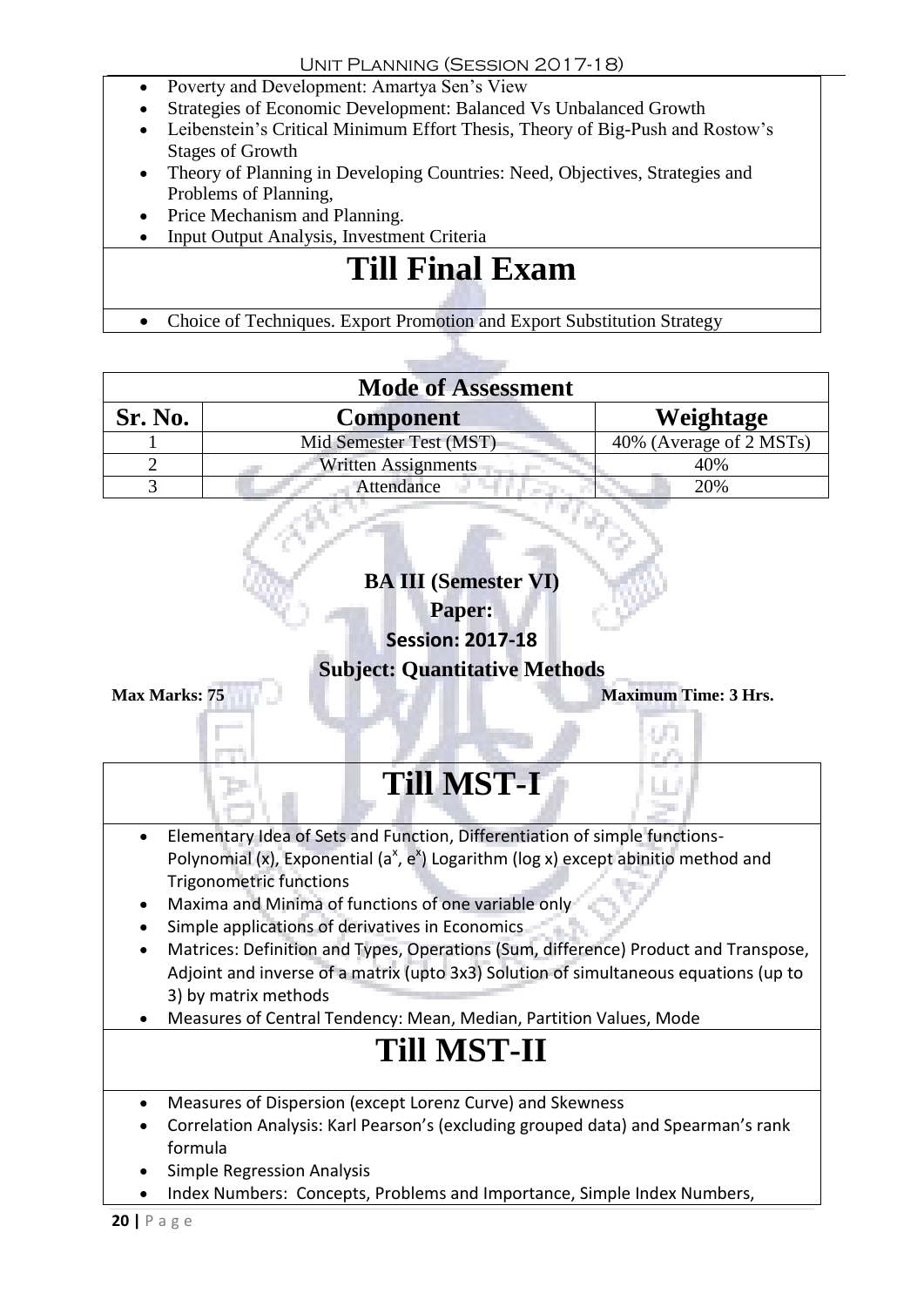Laspeyre's , Paasche's and Fisher's index numbers only (among weighted index numbers) and Reversibility Tests.

### **Till Final Exam**

 Time Series Analysis: Components of Time Series, Determination of Trend, Moving Average Method and Least Squares method

| <b>Mode of Assessment</b> |                            |                         |
|---------------------------|----------------------------|-------------------------|
| Sr. No.                   | <b>Component</b>           | Weightage               |
|                           | Mid Semester Test (MST)    | 40% (Average of 2 MSTs) |
|                           | <b>Written Assignments</b> | 40%                     |
|                           | Attendance                 | 20%                     |

#### **MULTANI MAL MODI COLLEGE, PATIALA**

**UNIT PLAN Class :- B.A.I (Sem :- I)**

**Subject :- Hindi Sahitya**

**Session-2017-2018**

**Max Marks: 75 Maximum Time: 3 Hrs.**

### **TILLMST-I**

- fgUnh lkfgR; dk bfrgkl ¼dsoy vkfndky½ % vkfndky dk ukedj.k] ifjfLFkfr;k¡] /kekZfJr dkO; dh izo`fÙk;k¡A
- nhfidk vk/kqfud fgUnh dkO; iqLrd esa ls t;"kadj] fujkyk] vkSj lqfe=kuanu iar dk ifjp; vkSj mudh dforkvksa dk ikBu
- O;kdj.k Hkkx ds varZxr laKk vkSj loZuke] fØ;k vkSj fo"ks'k.k dh ifjHkk'kk vkSj Hksnksa dk foospu&fo"ys'k.k
- Fkds ik¡o miU;kl ds iwokZ)Z dk ikBu ,oa leh{kk

### **TILLMST-II**

- Fkds ikjo miU;kl ds mÙkik)Z dk ikBu ,oa leh{kkA
- fgUnh lkfgR; dk bfrgkl ¼dsoy vkfndky½ % vkfndky ds jkT;kfJr vkSj yksdkfJr dkO; dh izo`fÙk;k¡A
- nhfidk vk/kqfud fgUnh dkO; iqLrd esa ls vKs; vkSj losZ"oj n;ky IDIsuk dk ifjp; vkSj mudh dforkvksa dk iBuA
- O;kdj.k Hkkx ds varZxr fØ;k&fo"ks'k.k dh ifjHkk'kk vkSj Hksnksa dk foospu&fo"ys'k.k

### **TILLFINAL EXAM**

 fgUnh lkfgR; dk bfrgkl ¼dsoy vkfndky½ % panojnkà vkSj muds i`Fohjkt jklks dh izekf.kdrk@ vizekf.kdrk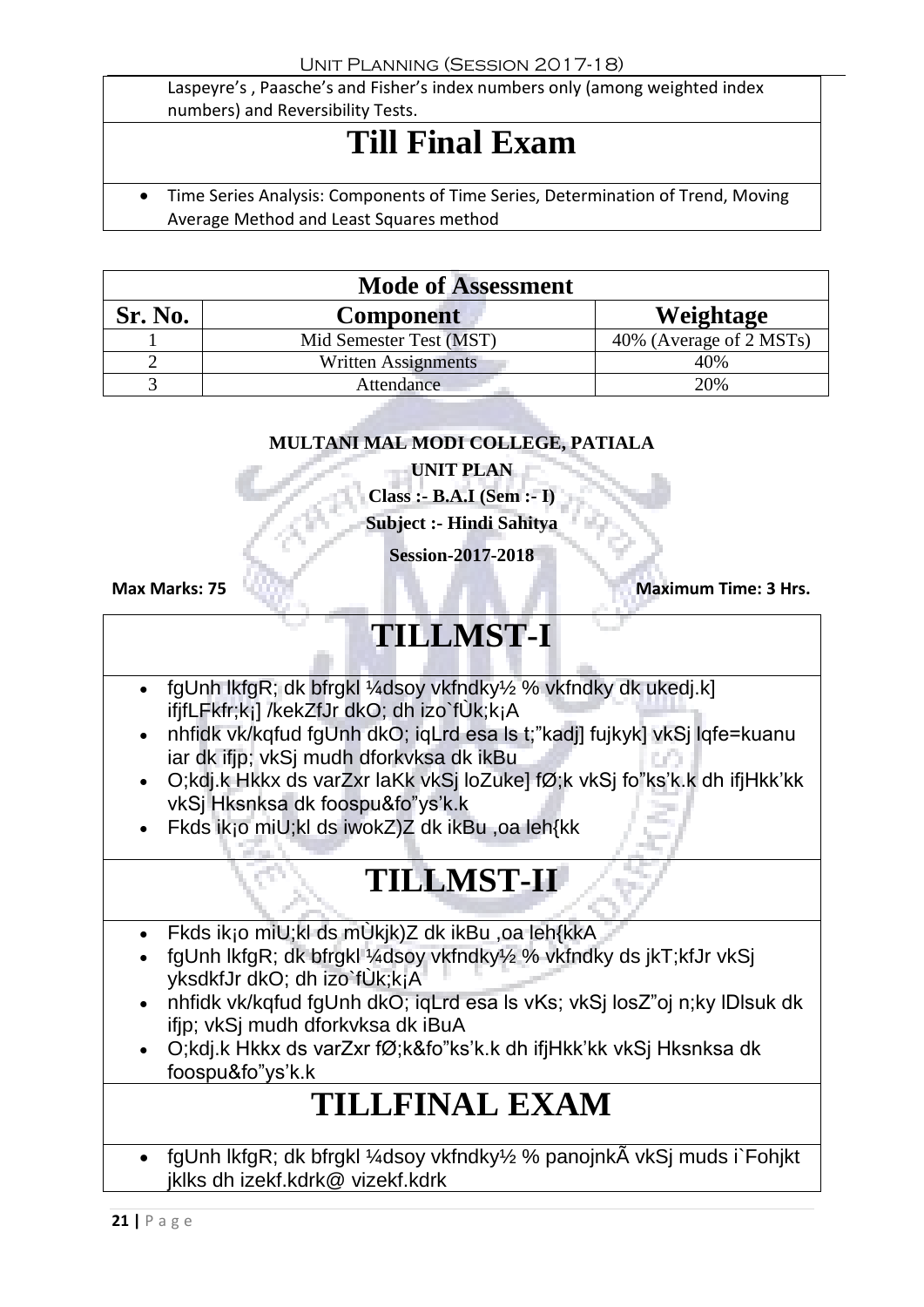- nhfidk vk/kqfud fgUnh dkO; iqLrd esa ls dsnkjukFk flag dk ifjp; vkSj mudh dforkvksa dk ikBu.
- Fkds ik¡o miU;kl ds vkykspukRed iz"uksa dh iqUk% fo"kn ppkZA

| <b>Mode of Assessment</b> |                         |                        |
|---------------------------|-------------------------|------------------------|
| Sr. No.                   | <b>Component</b>        | Weightage              |
|                           | Mid Semester Test (MST) | 40% (Average of 2 MST) |
|                           | Written Assignments     | 40%                    |
|                           | Attendance              | 20%                    |

#### **MULTANI MAL MODI COLLEGE, PATIALA**

**UNIT PLAN**

**Class :- B.A.I (Sem :- II)**

**Subject :- Hindi Sahitya**

**Session-2017-2018**

**Max Marks: 75 Maximum Time: 3 Hrs.** 

### **TILLMST-I**

- fgUnh lkfgR; dk bfrgkl ¼dsoy HkfDrdky½ % HkfDrdky dh ifjfLFkfr;k¡] izo`fÙk;k¡] pkjksa "kk[kkvksa ds izfrfuf/k dfo;ksa esa ls&dchj vkSj tk;lh] ds dkO; dh fo"ks'krk,¡
- lkr dgkfu;k¡ iqLrd esa ls iwl dh jkr vkSj nsojFk] izk;f"pr vkSj [kqnk dk [kkSQ dgkfu;ksa dk ikBu vkSj leh{kk
- eqqkojs] yksdksfDr;k a¼vFkZ crkrs gq, okD; esa iz;ksx ¼]"kq)&v"kq)] i;kZ;okph "kCn
- dcZyk ¼ukVd½ ds iwokZ)Z dk ikBu ,oa leh{kk

### **TILLMST-II**

- dcZyk ¼ukVd½ ds mÙkjk)Z dk ikBu ,oa leh{kk
- fgUnh lkfgR; dk bfrgkl ¼dsov HkfDrdky½ % pkiksa "kk[kkvksa ds izfrfuf/k dfo;ksa esa ls&lwjnkl rqylhnkl ds dkO; dh fo"ks'krk,¡
- Ikr dgkfu;k<sub>i</sub> igLrd esa Is ftUnxh vkSj xgykc ds Qwy rFkk ijekRek dk dqÙkk dgkfu;k¡ dk ikBu vkSj leh{kk
- foijhrkFkZd "kCn] vusdkFkZd "kCn

### **TILLFINAL EXAM**

fgUnh lkfgR; dk bfrgkl % HkfDrdky & Lo.kZ;qXk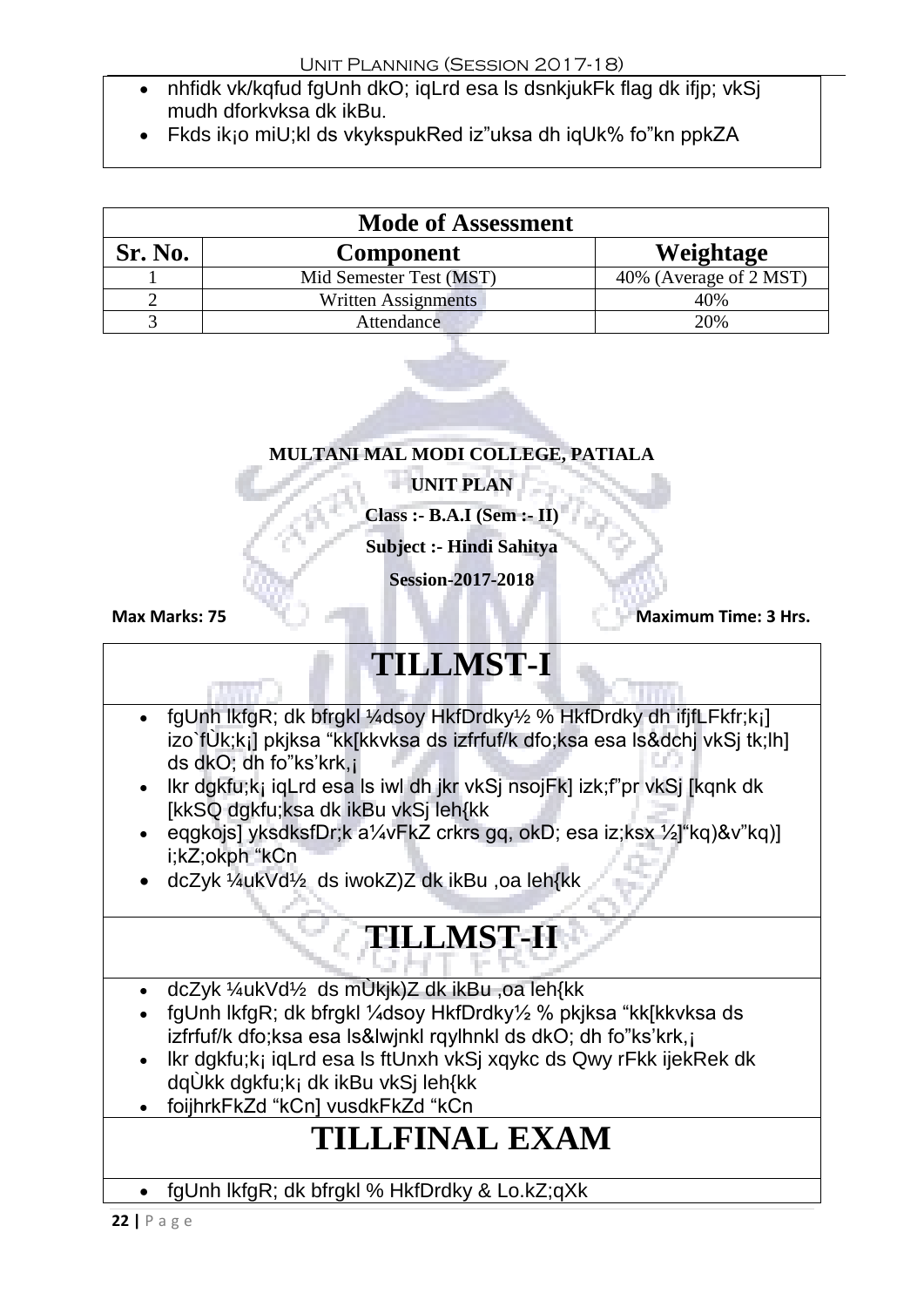Unit Planning (Session 2017-18)

- lkr dgkfu;k¡ iqLrd esa ls ltk dgkuh dk ikBu vkSj leh{kk
- dcZyk ¼ukVd½ ds vkykspukRed iz"uksa dh iqUk% fo"kn ppkZA

| <b>Mode of Assessment</b> |                         |                        |
|---------------------------|-------------------------|------------------------|
| Sr. No.                   | <b>Component</b>        | Weightage              |
|                           | Mid Semester Test (MST) | 40% (Average of 2 MST) |
|                           | Written Assignments     | 40%                    |
|                           | Attendance              | 20%                    |



**Class :- B.A.II (Sem :- III)**

**Subject :- Hindi Sahitya**

**Session-2017-2018**

**Max Marks: 75 Maximum Time: 3 Hrs.**

# **TILLMST-I**

- fgUnh lkfgR; ds bfrgkl ds varxZr jhfrdky ds ukedj.k vkSj ifjfLFkfr;ksa] jhfrc)] jhfrfl) vkSj jhfreqDr dkO; dh izoZfÙk;ksa dk v/;;uA
- jhfr lkSjHk fgUnh dkO; iqLrd esa ls jl[kku] lsukifr vkSj fcgkjh dk ifjp; vkSj muds dkO; dk ikBuA
- fganh Hkk'kk ds mn~Hko vkSj fodkl dk foospu&fo"ys'k.k] fganh Hkk'kk ds fofHkUu :iksa&jktHkk'kk] jk'VªHkk'kk vkSj lEidZ dk foospu&fo"ys'k.k
- izfrfuf/k dgkfu;ki % t;"kadj izlkn iqLrd esa ls ^xzke\* vkSj ^vkdk"knhi\* dgkfu;ksa dk ikBu ,oa leh{kk

# **TILLMST-II**

- izfrfuf/k dgkfu;ki % t;"kadj izlkn iqLrd esa ls ^vka/kh\* vkSj ^e/kqok\* dgkfu;ksa dk ikBu ,oa leh{kk
- fgUnh lkfgR; ds bfrgkl ds varZxr jl[kku] ?kukuUn vkSj fcgkjh ds dkO; dh fo"ks'krkvksa dk foospu&fo"ys'k.kA
- jhfr lkSjHk fgUnh dkO; iqLrd esa ls ?kukuUn dk ifjp; vkSj muds dkO; dk ikBu
- fganh dss "kCn Hk.Mkj vkSj mlds ekudhdj.k dk foospu&fo"ys'k.k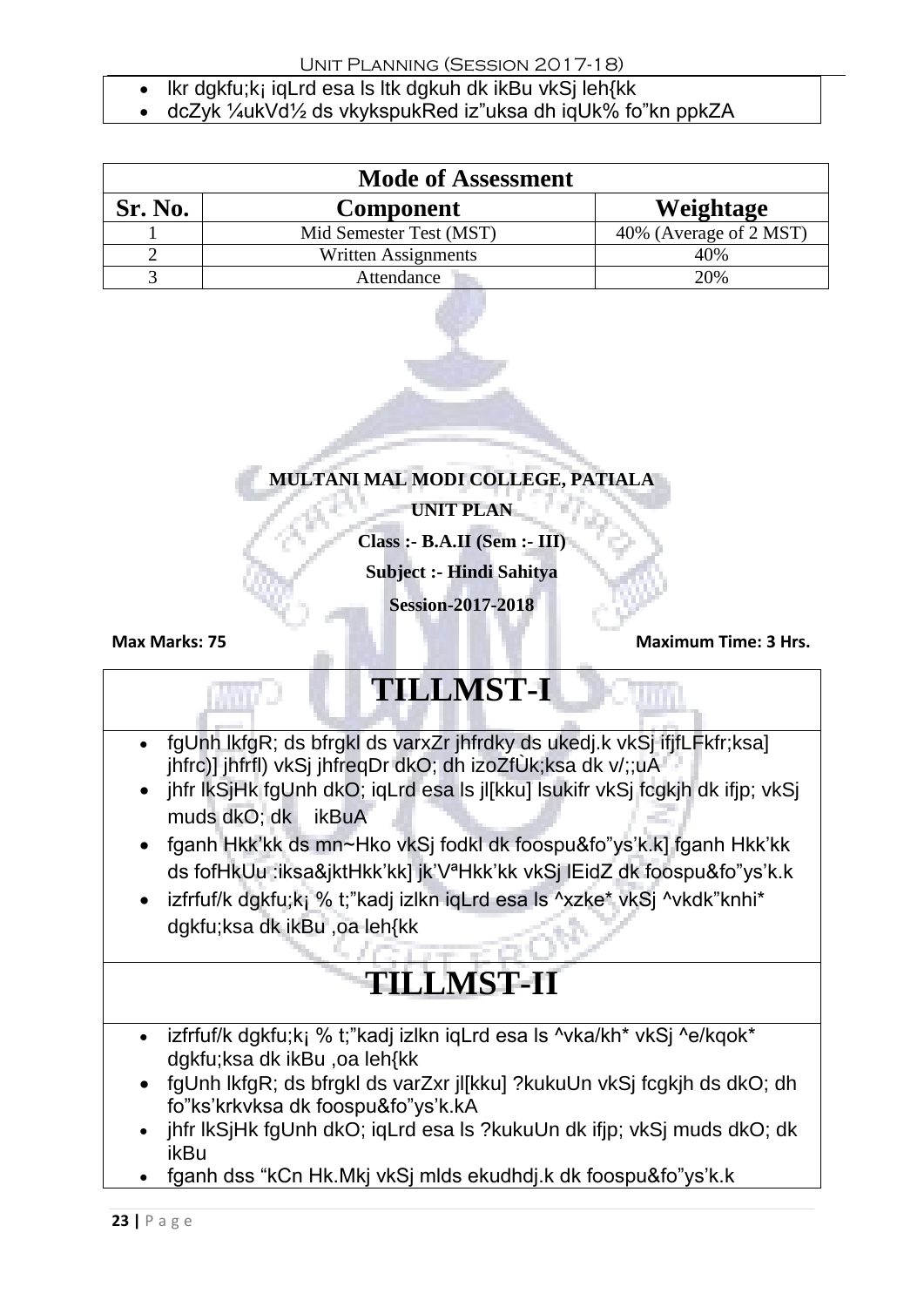### **TILLFINAL EXAM**

- fgUnh lkfgR; ds bfrgkl ds varxZr Hkw'k.k vkSj xq# xksfcUn flag ds dkO; dh fo"ks'krkvksa dk foospu&fo"ys'k.kA
- jhfr lkSjHk fgUnh dkO; igLrd esa ls xq# xksfcUn flag dk ifjp; vkSj muds dkO; dk ikBu
- izfrfuf/k dgkfu;k¡ % t;"kadj izlkn iqLrd esa ls ^iqjLdkj\* dgkuh dk ikBu ,oa leh{kk

| <b>Mode of Assessment</b> |                            |                        |
|---------------------------|----------------------------|------------------------|
| <b>Sr. No.</b>            | <b>Component</b>           | Weightage              |
|                           | Mid Semester Test (MST)    | 40% (Average of 2 MST) |
|                           | <b>Written Assignments</b> | 40%                    |
|                           | Attendance                 | 20%                    |



**UNIT PLAN**

**Class :- B.A.II (Sem :- IV)**

**Subject :- Hindi Sahitya**

**Session-2017-2018**

**Max Marks: 75 Maximum Time: 3 Hrs.**

### **TILLMST-I**

- fgUnh lkfgR; dk bfrgkl ¼dsoy vk/kqfud dky½ % vk/kqfud dky dk ukedj.k vkSj ifjfLFkfr;k¡] HkkjrsUnq ]f}osnh vkSj Nk;kokn ;qxhu dkO; dh izo`fÙk;k¡A
- Ikk¡p ,dkadh iqLrd esa ls paid] nl gtkj ,oa rkSfy;s ,dkafd;ksa dk ikBu vkSj leh{kkA
- vyadkjksa ds varxZr vFkkZyadkjksa&;ed] "ys'k] vuqizkl] :id vkSj miek] dk foospu&fo"ys'k.k lfgr ikBu
- ipiu [kEHks yky nhokjsa miU;kl ds iwokZ) dk ikBu ,oa leh{kkA

### **TILLMST-II**

- ipiu [kEHks yky nhokjsa miU;kl ds mÙkjk)Z dk ikBu ,oa leh{kkA
- fgUnh lkfgR; dk bfrgkl ¼dsoy vk/kgfud dky½ % ds varxZr izXkfrokn] iz;ksxokn vkSj u;h dfork dh izo`fÙk;k¡
- Ikk¡p ,dkadh iqLrd esa ls ,d fnu ,oa lhek&js[kk ,dkafd;ksa dk ikBu vkSj leh{kk
- vyadkjksa ds varxZr "kCnkyadkjksa&mRizs{kk] vfr"k;ksfDr vkSj vU;ksfDr dk foospu&fo"ys'k.k lfgr ikBu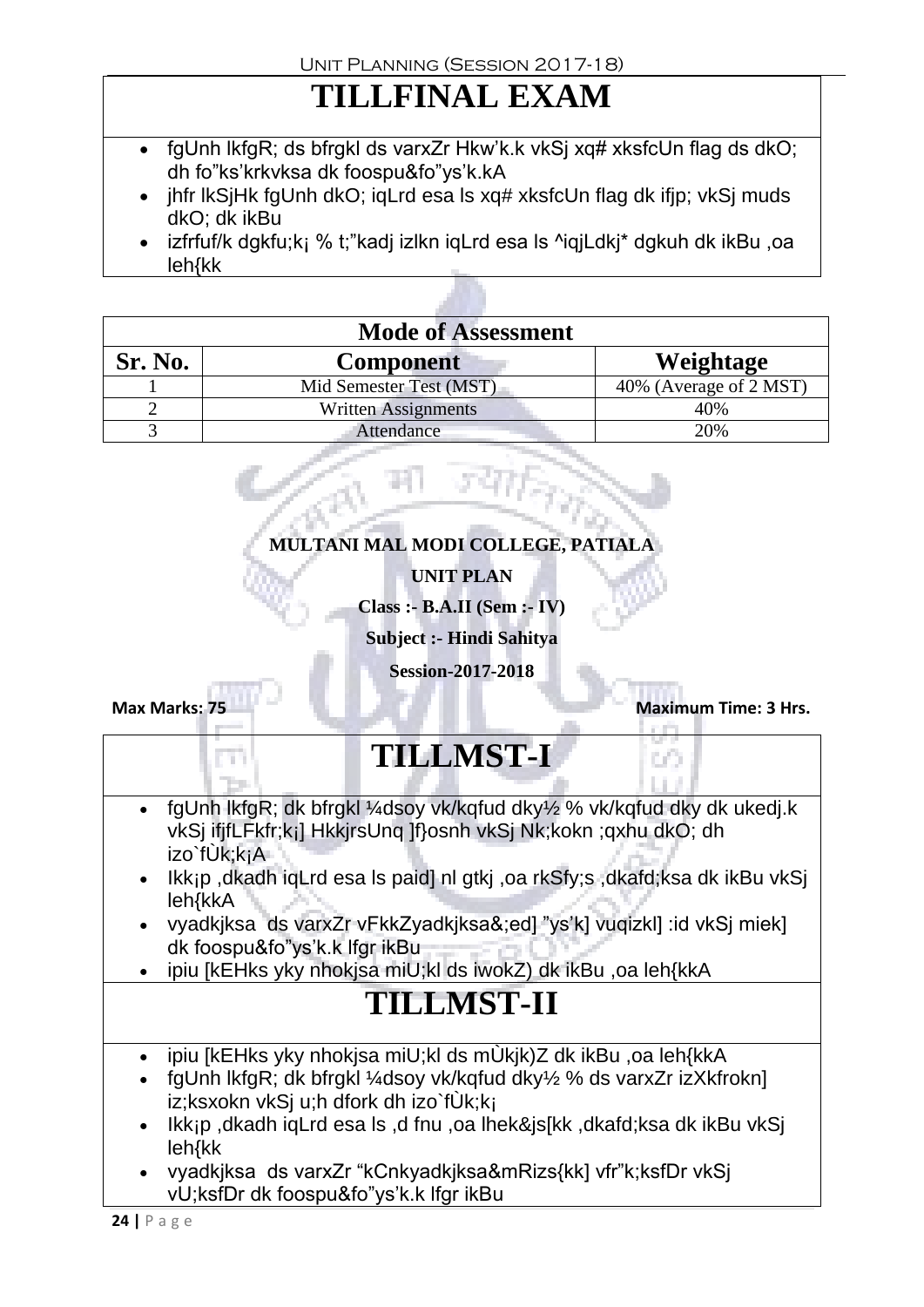### **TILLFINAL EXAM**

- fgUnh lkfgR; dk bfrgkl ¼dsoy vk/kqfud dky½ % ds varxZr izlkn] fujkyk egknsoh oekZ vkSj vKs; ds dkO; dh fo"ks'krk,¡A
- vyadkjksa ds varxZr "kCnkyadkjksa&n`'Vkar vkSj foHkkouk dk foospu&fo"ys'k.k lfgr ikBu
- ipiu [kEHks yky nhokjsa miU;kl ds vkykspukRed iz"uksa dh iqUk% fo"kn ppkZA

| <b>Mode of Assessment</b> |                            |                        |
|---------------------------|----------------------------|------------------------|
| <b>Sr. No.</b>            | <b>Component</b>           | Weightage              |
|                           | Mid Semester Test (MST)    | 40% (Average of 2 MST) |
|                           | <b>Written Assignments</b> | 40%                    |
|                           | Attendance                 | 20%                    |

**MULTANI MAL MODI COLLEGE, PATIALA**

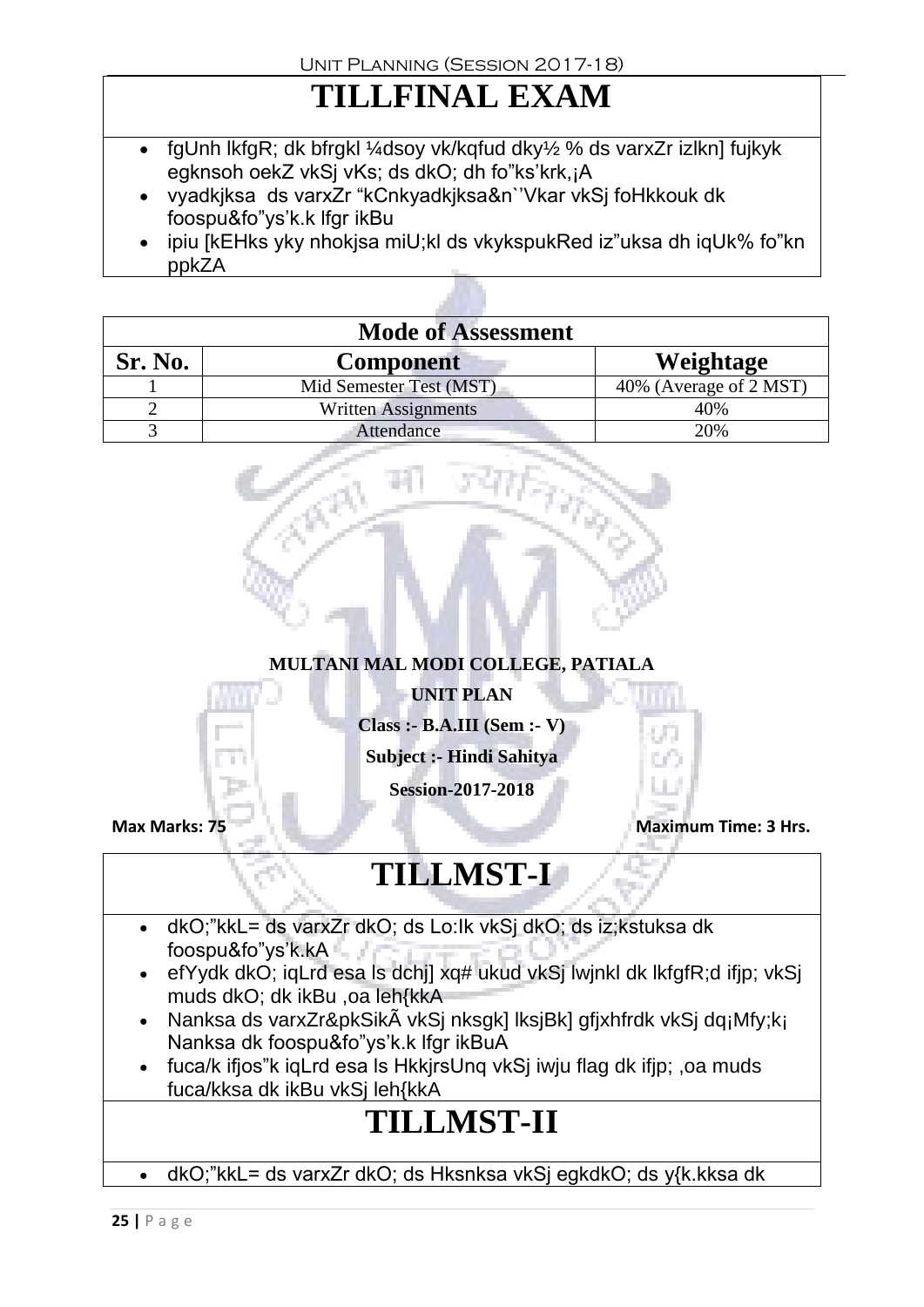foospu&fo"ys'k.kA

- efYydk dkO; iqLrd esa ls rqylhnkl dk lkfgfR;d ifjp; vkSj muds dkO; dk ikBu ,oa leh{kk
- fuca/k ifjos"k iqLrd esa ls paUnz/kj "kekZ xqysjh vkSj /keZohj Hkkjrh dk ifip: .oa muds fuca/kksa dk ikBu vkSi leh{kkA
- Nanksa ds varxZr&NIi;] cjoS vkSj mYykyk Nanksa dk foospu&fo"ys'k.k lfgr ikBuA

### **TILLFINAL EXAM**

- dkO;"kkL= ds varxZr "kCn&"kfDr;ksa dk foospu&fo"ys'k.kA
- Nanksa ds varxZr&rksej vkSj vghj Nanksa dk foospu&fo"ys'k.k lfgr ikBuA
- fuca/k ifjos"k iqLrd esa dqcsjukFk jk; dk ifjp; ,oa muds fuca/k dk ikBu vkSj leh{kkA

| <b>Mode of Assessment</b>                       |                            |                        |  |
|-------------------------------------------------|----------------------------|------------------------|--|
| Sr. No.<br><b>Weightage</b><br><b>Component</b> |                            |                        |  |
|                                                 | Mid Semester Test (MST)    | 40% (Average of 2 MST) |  |
|                                                 | <b>Written Assignments</b> | 40%                    |  |
|                                                 | Attendance                 | 20%                    |  |



- fgUnh lkfgR; dk bfrgkl ¼vk/kqfud dky½ % ds varZxr vkRedFkk] js[kkfp= vkSj laLej.k fo/kkvksa dk mn~Hko vkSj fodkl
- fo/kkxr ifjp; ds varxZr fuca/k] thouh vkSj laLej.k fo/kkvksa dk ikfjHkkf'kd Lo:i vkSj muds rÙoksa dk foospu&fo"ys'k.k
- egknsoh dk x| lkfgR; ds varxZr jkek] ?khlk vkSj HkfDru laLej.kksa dk ikBu vkSj leh{kkA
- /kzqoLokfeuh¼ukVd½ ds iwokZ)Z dk ikBu vkSj leh{kk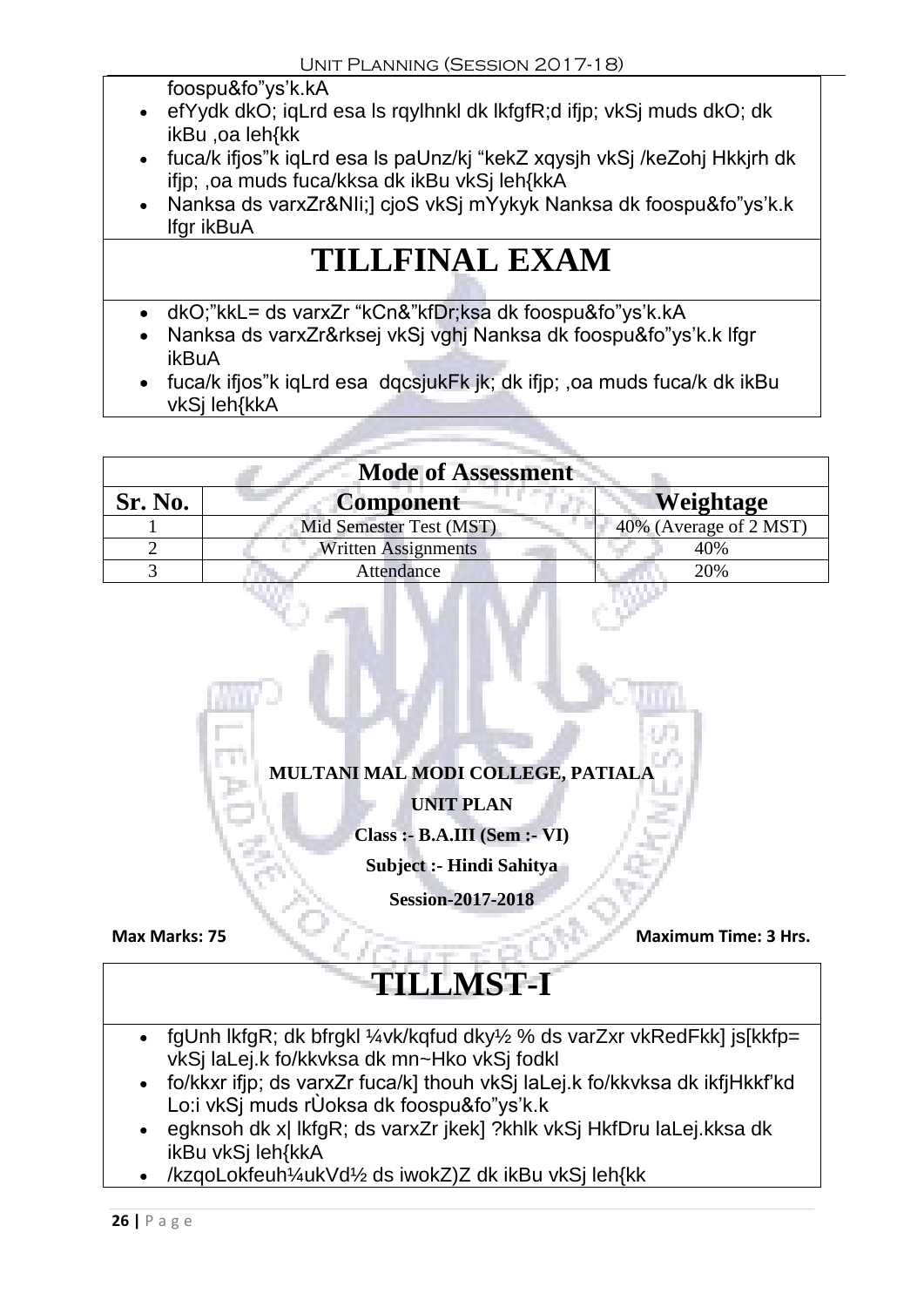### **TILLMST-II**

- /kzqoLokfeuh¼ukVd½ ds mÙkjk)Z dk ikBu vkSj leh{kk
- fgUnh lkfgR; dk bfrgkl ¼vk/kqfud dky½ % ds varZxr thouh vkSj vkykspuk fo/kkvksa dk mn~Hko vkSj fodkl
- egknsoh dk x| lkfgR; ds varxZr phuh Qsjh okyk laLej.k dk ikBu vkSj leh{kkA

### **TILLFINAL EXAM**

- egknsoh dk x| lkfgR; ds varxZr lqHknzk dqekjh pkSgku laLej.k dk ikBu vkSj leh{kkA
- /kzqoLokfeuh¼ukVd½ ds ds vkykspukRed iz"uksa dh iqUk% fo"kn ppkZA
- fo/kkxr ifjp; ds varxZr js[kkfp= fo/kk dk ikfjHkkf'kd Lo:i vkSj muds rÙoksa dk foospu&fo"ys'k.k

| <b>Mode of Assessment</b> |                            |                        |  |
|---------------------------|----------------------------|------------------------|--|
| <b>Sr. No.</b>            | <b>Component</b>           | <b>Weightage</b>       |  |
|                           | Mid Semester Test (MST)    | 40% (Average of 2 MST) |  |
|                           | <b>Written Assignments</b> | 40%                    |  |
|                           | Attendance                 | 20%                    |  |



**UNIT PLANING FOR 2015-16, 2016-17, 2017-18, 2018-19**

### **TILLMST-**

- **INTRODUCTION TO PSYCHOLGY**
- **APPROACHES TO PSYCHOLOGY:BIOLOGICAL, PSYCHODYNAMIC, BEHAVIORAL, COGNITIVE, EVOLUTIONARY**
- **NATURE AND SCOPE OF PSYCHOLOGY**
- **CROSS CULTURAL PERSPECTIVE**
- **METHODS OF PSYCHOLOGY :OBSERVATION, CASE STUDY, EXPERIMENTAL METHOD, SURVEY**
- **LEARNING: NATURE**
- **THEORIES: TRIAL AND ERROR, GESTALT APPROACH**

### **TILLMST-II**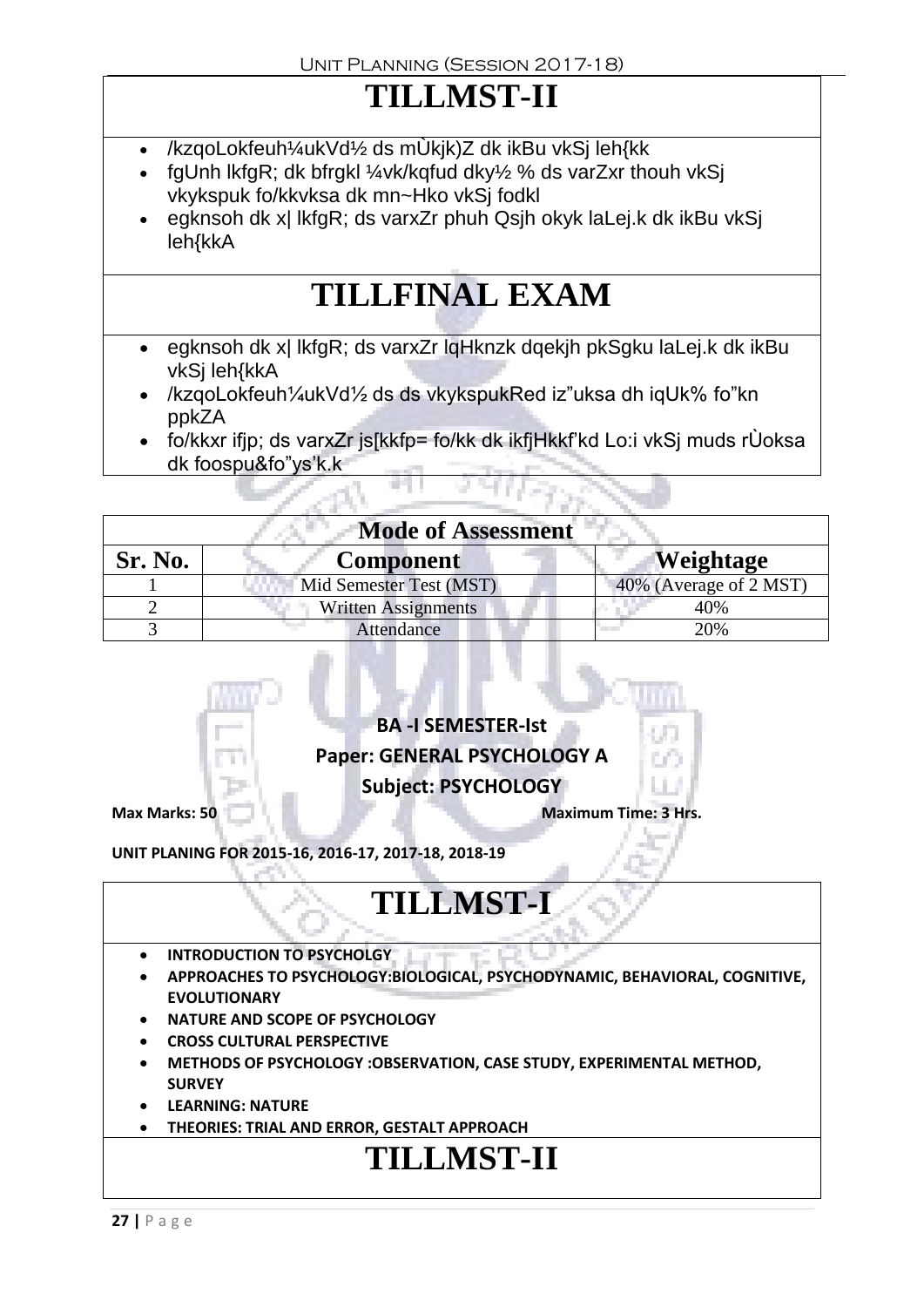- **PERSONALITY: NATURE**
- **BIOLOGICAL AND SOCIO-CULTURAL FACTORS**
- **THEORIES-FREUD, ALLPORT, CATELL, EYSENCK**
- **ASSESSMENT OF PERSONALITY**

### **TILLFINAL EXAM**

 **STATISTICS: MEASURE OF CENTRAL TENDENCY: MEAN, MEDIAN, MODE**

 **VARIABILITY: RANGE, AVERAGE DEVIATION, STANDARD DEVIATION, QUARTILE DEVIATION**

**HISTO GRAM, FREQUENCY POLYGON**

#### **Mode of Assessment**

| Sr. No. | <b>Component</b>           | Weightage              |
|---------|----------------------------|------------------------|
|         | Mid Semester Test (MST)    | 40% (Average of 2 MST) |
|         | <b>Written Assignments</b> | 40%                    |
|         | Attendance                 | 20%                    |

#### CLASS- BA 1 SEM II

#### SUBJECT: PSYCHOLOGY

#### PAPER: GENERAL PSYCHOLOGY- B

| <b>TILL MST I</b>                            |  |  |
|----------------------------------------------|--|--|
| <b>BIOLOGICAL FOUNDATIONS OF BEHAVIOR</b>    |  |  |
| <b>NERVOUSSYSTEM</b>                         |  |  |
| <b>CENTRAL NERVOUS SYSTEM</b>                |  |  |
| <b>PERIPHERAL NERVOUS SYSTEM</b>             |  |  |
| <b>STRUCTURE AND FUNCTION OF BRIN</b>        |  |  |
| THE ENDOCRINE SYSTEM AND ITS FUNCTION        |  |  |
| <b>INELLIGENCE: NATURE</b>                   |  |  |
| <b>TYPES OF TESTS: VERBAL AND NON VERBAL</b> |  |  |
| <b>CROSS CULTURAL EFFECTS IN TESTING</b>     |  |  |
|                                              |  |  |
| TILL MST II                                  |  |  |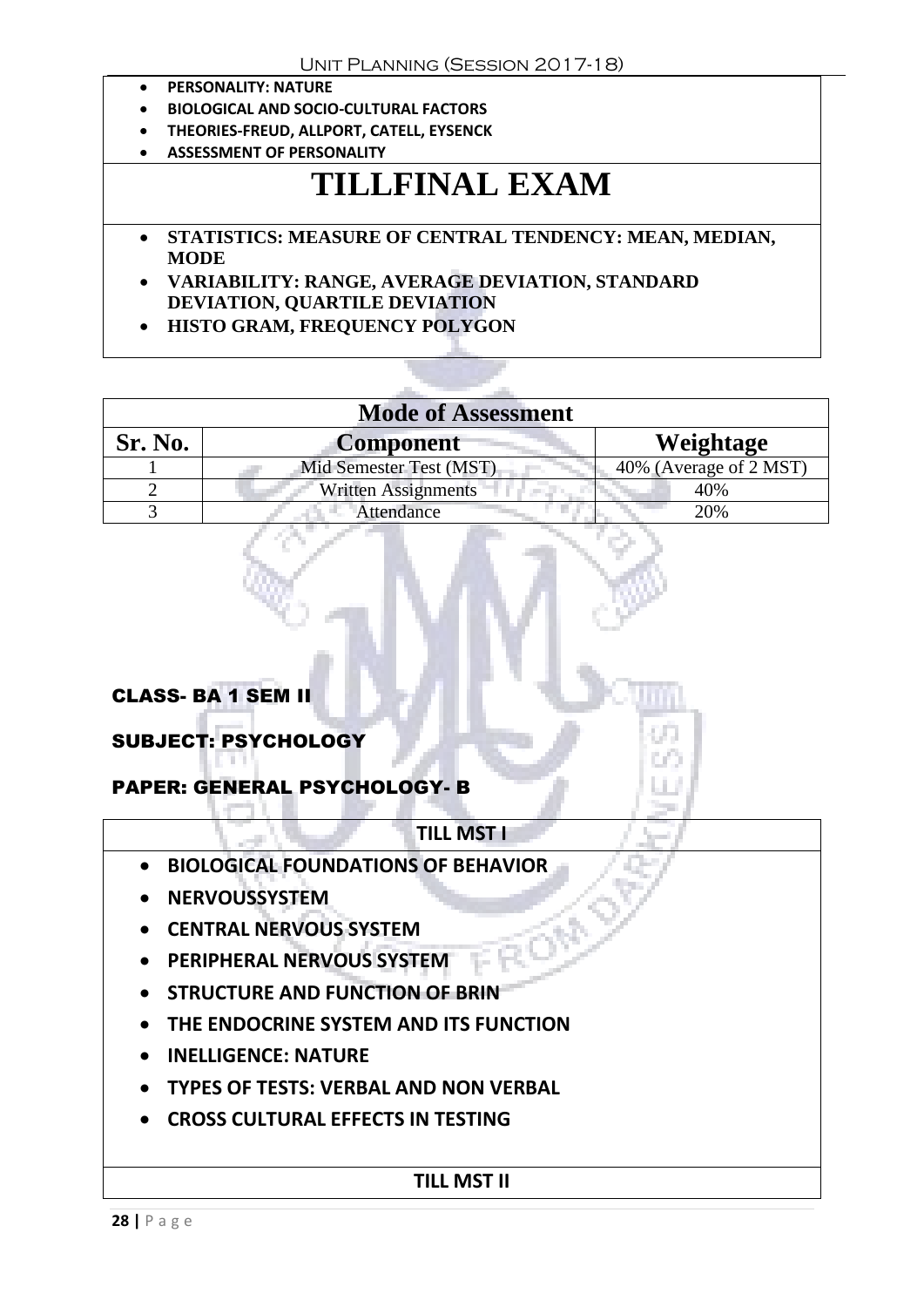- **MOTIVATION: CONCEPT**
- **TYPES OF MOTIVES**
- **CONFLICT AND FRUSTRATION**
- **THEORIES: MURRAY, MASLOW, McCLELLAND**

#### **TILL FINAL EXAMS**

- **EMOTION:CONCEPT**
- **DEVELOPMENT OF EMOTION**
- **THEORIES:JAMES-LANGE, CANNON BARD**
- **EFFECT OF CULTURE ON EMOTIONS**

| <b>Mode of Assessment</b> |                            |                        |  |
|---------------------------|----------------------------|------------------------|--|
| Sr. No.                   | <b>Component</b>           | Weightage              |  |
|                           | Mid Semester Test (MST)    | 40% (Average of 2 MST) |  |
|                           | <b>Written Assignments</b> | 40%                    |  |
|                           | Attendance                 | 20%                    |  |

### **BA -II SEMESTER III Paper:EXPERIMENTAL PSYCHOLOGY I**

#### **Subject: PSYCHOLOGY**

**Max Marks: 50 Maximum Time: 3 Hrs.**

**UNIT PLANING FOR 2015-16, 2016-17, 2017-18, 2018-19**

# **TILLMST-I**

- Nature of experimental psychology
- Types of variables
- Control of extraneous variables
- Memory:types
- Level of processing model
- Information processing model

# **TILLMST-II**

Learning:nature Classical conditioning Instrumental conditioning

Types and schedules of reinforcement

### **TILLFINAL EXAM**

- Properties of NPC
- Degree of freedom
- Chi square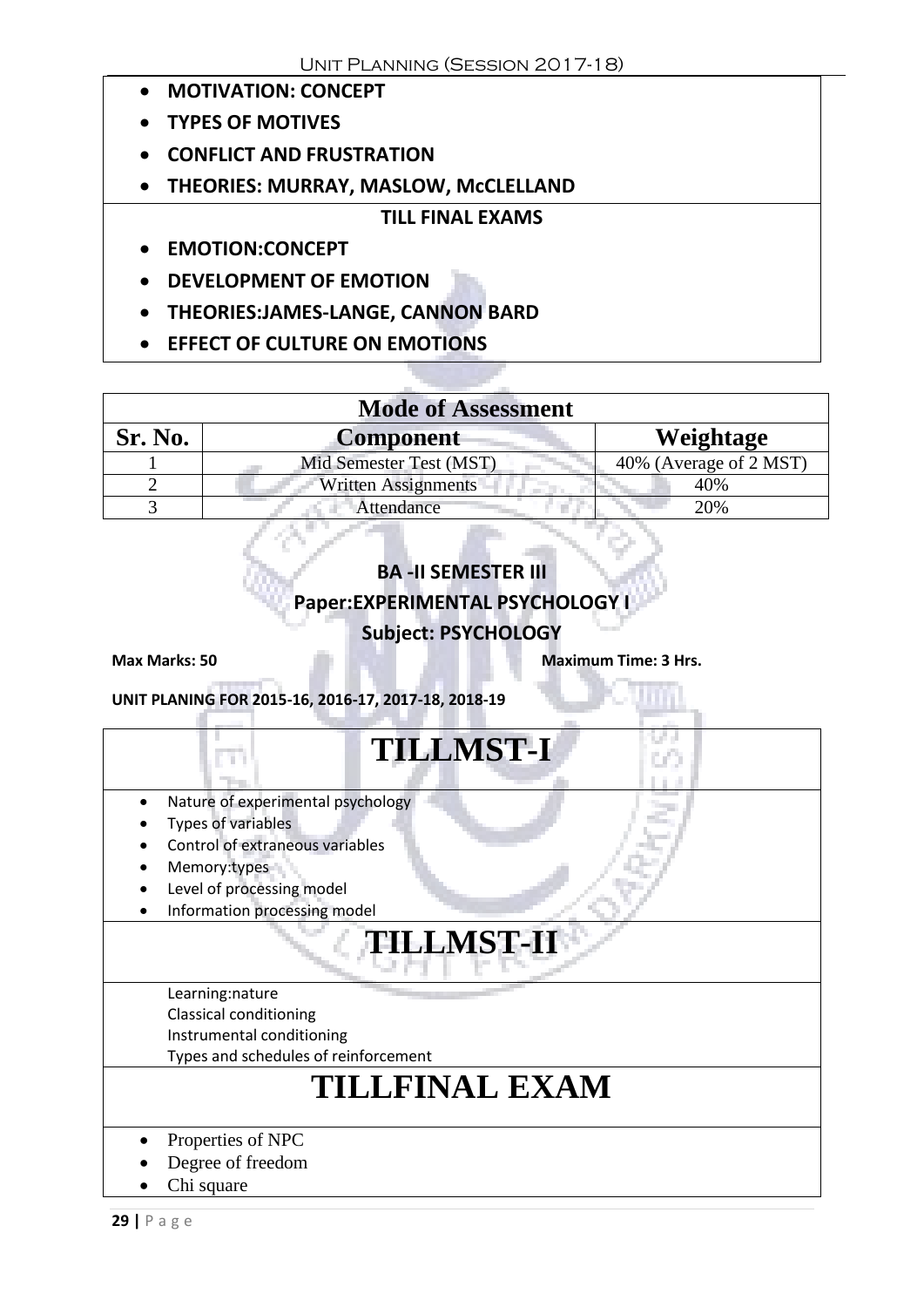• Level of significance

| <b>Mode of Assessment</b> |                         |                        |
|---------------------------|-------------------------|------------------------|
| Sr. No.                   | <b>Component</b>        | Weightage              |
|                           | Mid Semester Test (MST) | 40% (Average of 2 MST) |
|                           | Written Assignments     | 40%                    |
|                           | Attendance              | 20%                    |



3 O

#### CLASS- BA II SEM IV

#### SUBJECT: PSYCHOLOGY

d.

×.

#### PAPER:- EXPERIMENTAL PSYCHOLOGY S.

|                                             | <b>TILL MST I</b>  |  |
|---------------------------------------------|--------------------|--|
| <b>Psychophysics</b><br>$\bullet$           |                    |  |
| <b>Absolute limen</b>                       |                    |  |
| <b>Differential limen</b>                   |                    |  |
| <b>Webers law</b>                           |                    |  |
|                                             | <b>TILL MST II</b> |  |
| <b>Auditory sensation</b>                   |                    |  |
| <b>Visual sensation</b>                     |                    |  |
| <b>Olfactory sensation</b>                  |                    |  |
| <b>Cutaneous sensation</b>                  |                    |  |
| <b>Attention:nature and characteristics</b> |                    |  |
| <b>Span of attention</b>                    |                    |  |
| <b>Selective attention</b>                  |                    |  |
| <b>TILL FINAL EXAMS</b>                     |                    |  |
| <b>Perception: Nature</b>                   |                    |  |
| Laws of perception                          |                    |  |
| Perception of form and depth                |                    |  |
|                                             |                    |  |

### **Mode of Assessment**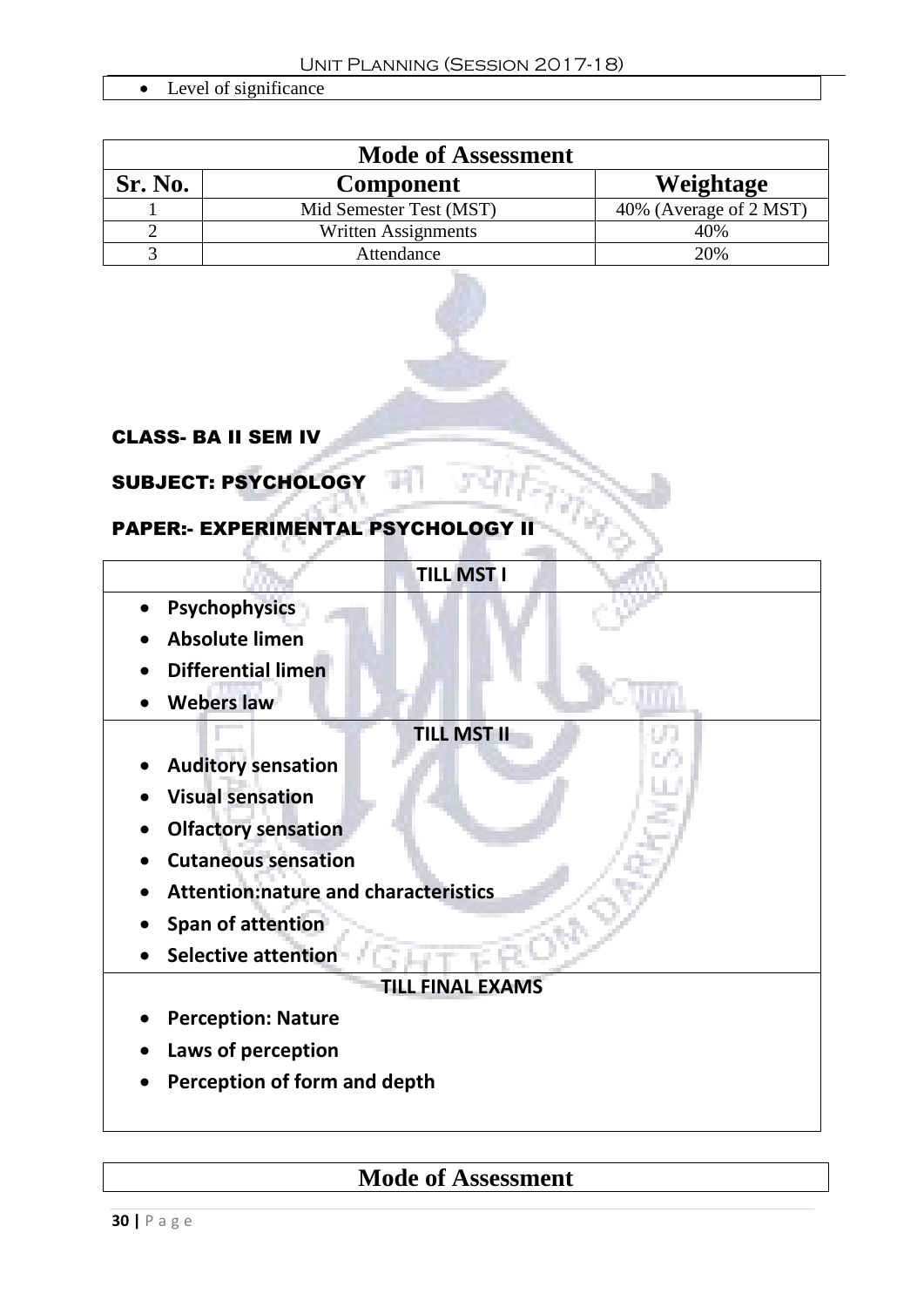| UNIT PLANNING (SESSION 2017-18) |                         |                        |
|---------------------------------|-------------------------|------------------------|
| Sr. No.                         | <b>Component</b>        | Weightage              |
|                                 | Mid Semester Test (MST) | 40% (Average of 2 MST) |
|                                 | Written Assignments     | 40%                    |
|                                 | Attendance              | 20%                    |

### **BA -III SEMESTER-V Paper: ABNORMAL PSYCHOLOGY I**

#### **Subject: PSYCHOLOGY**

**Max Marks: 50 Maximum Time: 3 Hrs.**

**UNIT PLANING FOR 2015-16, 2016-17, 2017-18, 2018-19**



| <b>Mode of Assessment</b> |                            |                        |  |
|---------------------------|----------------------------|------------------------|--|
| Sr. No.                   | <b>Component</b>           | Weightage              |  |
|                           | Mid Semester Test (MST)    | 40% (Average of 2 MST) |  |
|                           | <b>Written Assignments</b> | 40%                    |  |
|                           | Attendance                 | 20%                    |  |

#### CLASS- BA III SEM VI

#### SUBJECT: PSYCHOLOGY